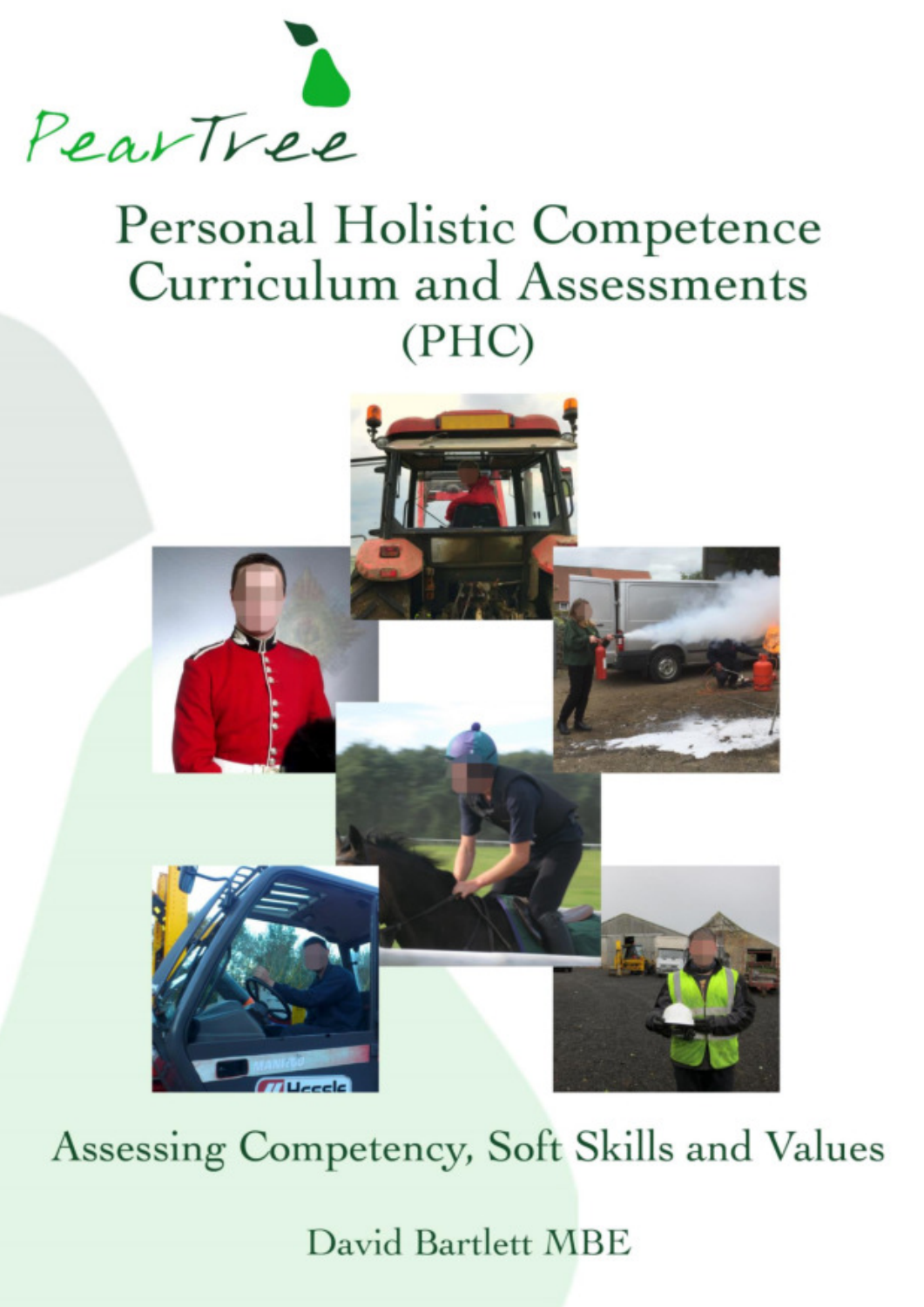### **About the author and systems developer.**

David Bartlett founder of Pear Tree Projects in 1990. A company that provides long term residential care and education to children who have suffered adverse childhood experiences.

Pear Tree School has only ever been rated outstanding by Ofsted, through six consecutive inspections covering a 16 year period. The school is based on two of the organisation's five farms.

David has assessed thousands of children and young people and provided long term care and education to hundreds of children. He has interviewed thousands of staff, of which hundreds have been employed, some for many years.

He received an MBE in 2016 for founding Pear Tree Projects Ltd.

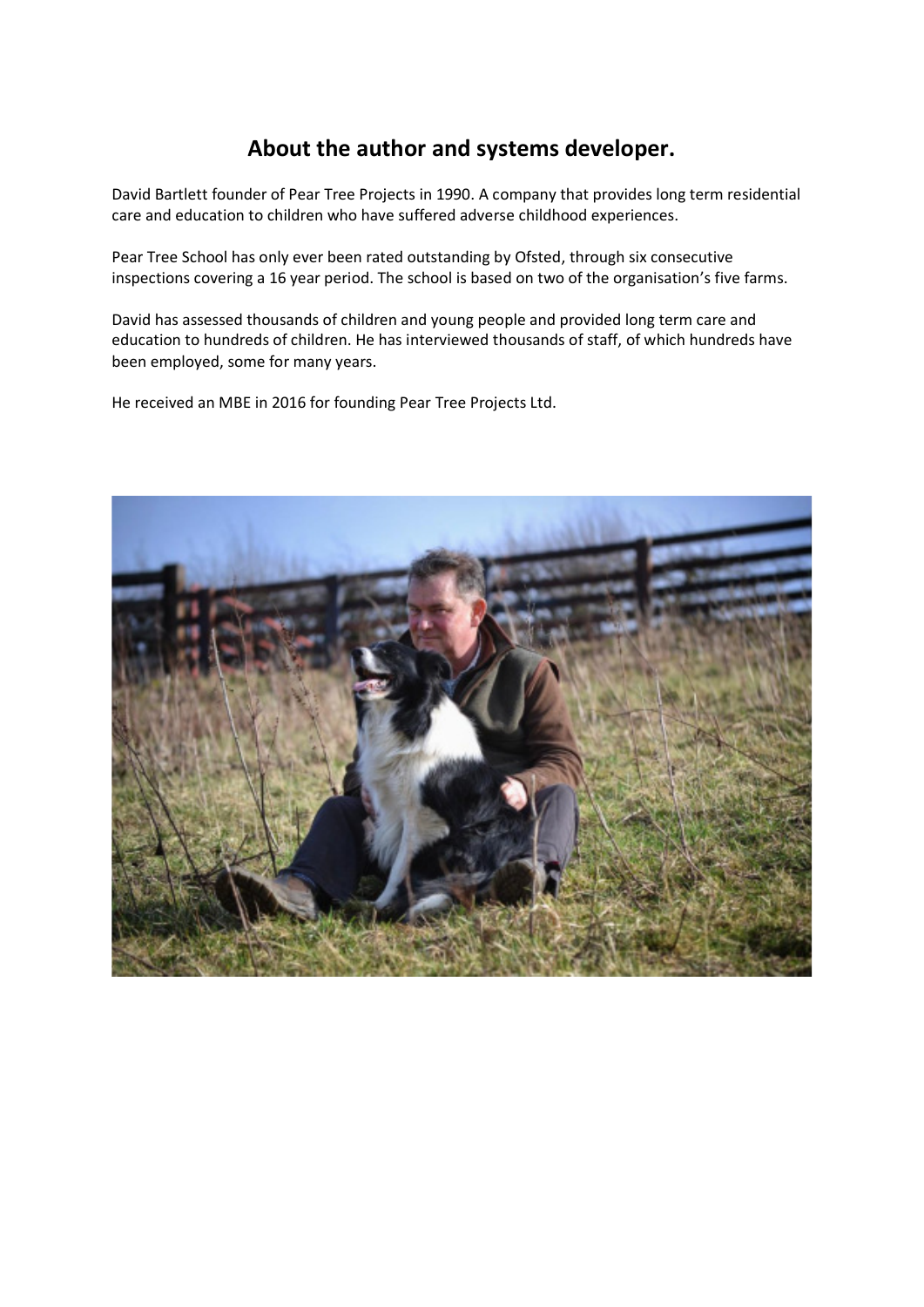### **Perspectives and Spectrums.**

In autumn 2021, as teachers and carers were coming to terms with the effect of 18 months of chaos, created by the worldwide pandemic, I was somewhat surprised to read a letter from Yvette Stanley, the Head of Ofsted. The letter set out that the percentage of children in the looked after system, (children in local authority care) who attend university, was below that of the national average. She was setting out her quest to increase these statistics and by doing so increase life chances and opportunities for those children. Whilst I respect the need for always increasing our aspirations for young people in care, in my view this was wrong on so many levels.

At the time those of us working in the front line, dealing with the impacts of Covid 19, were well aware we were not out of the woods and much disruption was to come. In addition, we were trying to recover from the trauma of the experiences to date, keeping everyone together and functioning in the right direction. Consequently, I felt the timing of the message was questionable.

However, this was a minor emotional response in comparison to my feelings regarding the statistics comparing attendance rate at universities of looked after children, against the national average. There may well be a gap with this comparison, however, if we compare the statistics against those from the same socio-economic groups, which children in care usually originate from, the gap would undoubtedly be much, much smaller.

If we consider the trauma children in the looked after system go through, resulting in their need to be looked after, my view is that it is absolutely remarkable that any looked after child gets to university at all. I am left in sheer amazement of their academic achievements. It is perhaps a reminder that the spectrum of difficulties encountered by the looked after population varies so considerably and the impact of their experiences varies significantly.

However, once again this is not my main point. My main question is 'why is the attendance at university such an important measure of success?' The answer has to be because this is the career path familiar to high ranking educationalists and they fail to have enough respect for alternative routes to success, or have a good enough understanding as to what success is and how it can be measured.

They are measuring success by their own experiences and their perception is based on what they are familiar with. In doing so they are failing to acknowledge that human beings, by their very nature, are diverse (we learn in different ways and at different stages). It is this diversity, including cognitive diversity that is our collective strength as a society. It is to be relished and cherished not overcome.

Whilst academic achievements are an indicator to success and life opportunities and should always be strived for, they are by no means the only indicators available. The academic world does not have the monopoly on success, let alone happiness. Most of the world's self-made millionaires did not have a university education. We all want our students to be the best they can be, but it is not the case that the only measure of their success is by GCSE's, A Levels or University Degrees. The discussion should be about their effective contribution to society by being good people and not by their ability to retain facts and pass tests.

The famous American psychiatrist Dr Bruce Perry, once discussed at a conference the importance of recognising small steps to progress. As an example, he explained that it is often the caretaker or maintenance man that can get the most out of the more damaged children and described one incident where there was a child placed on a school with a farm. The farmhand had to milk the cow each morning and noticed the child watching from a distance. To demonstrate his openness to the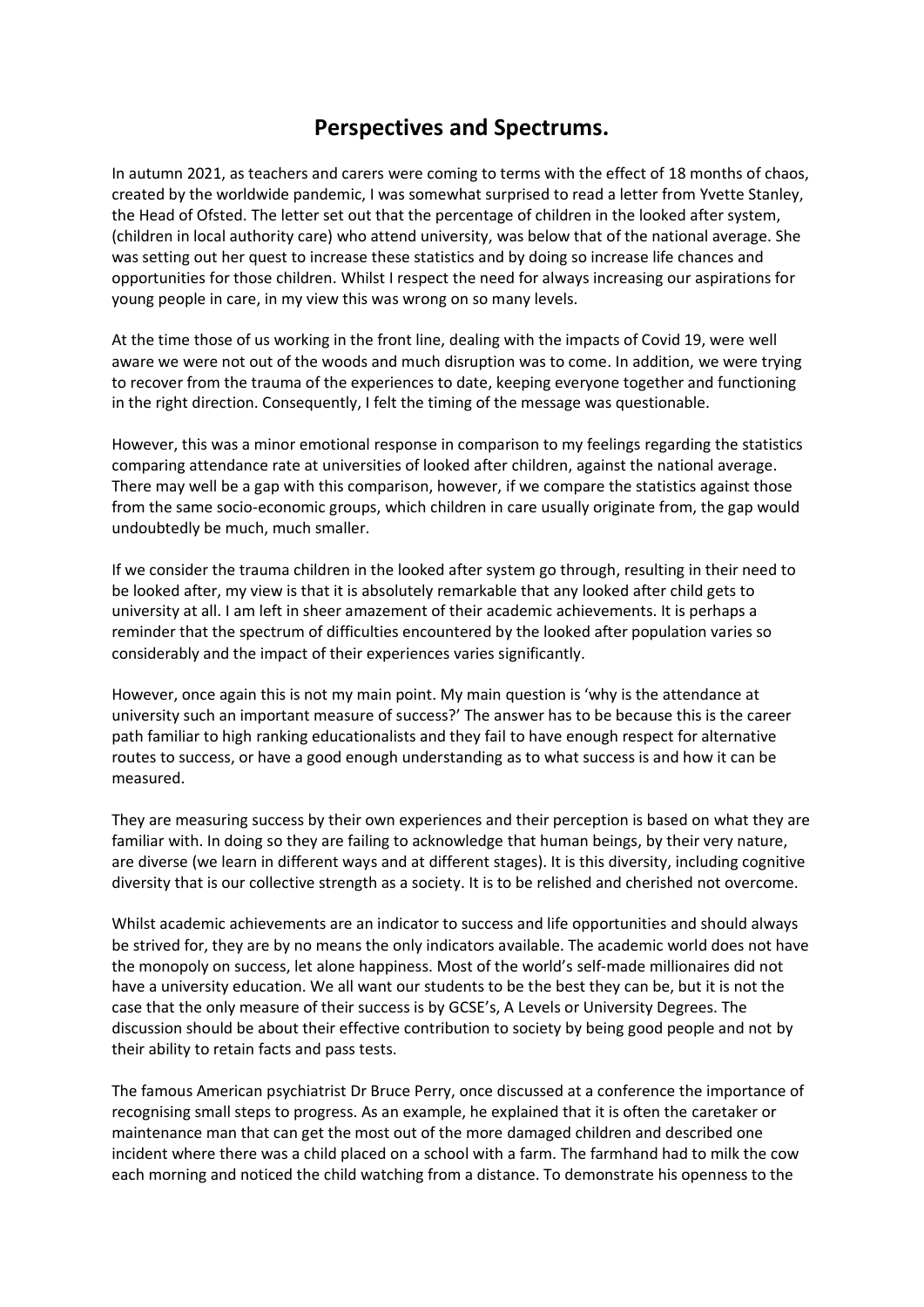child's presence, he brought a second milk stool every day and placed it next to him as he milked the cow. Each day the child got a bit closer and eventually after many weeks the child was able to sit next to the farmhand. Regulators became concerned at the lack of progress until the farmhand produced a graph showing the distance from the child to the milk stool and his progress over time.

This is an extreme example but one that highlights the importance of recognising small steps to progress.

A very good friend of mine, from a privileged background, once stated to me that in his view the three essential social skills to be learned in life were 'horse riding, skiing, and tennis'. Having spent my life dedicated to residential care and special education, in my view, the spectrum of important life skills starts with the ability to clean oneself after using the toilet as a result of effective potty training. This demonstrates the vast difference in both the perspective of essential life skills and an understanding of the needs of certain sections of our population.

My friend was not too far away from the Chinese Philosopher Confucius (551-479 BC) who was perhaps one of the first to design a curriculum for young people to enhance themselves as individuals. His curriculum for personal development was:

- Rights, the modern equivalent could be rules, and the law.
- Music

Both of which bring harmony.

Followed by what he considered 'Essential Skills' these being:

- Calligraphy, which today could be called writing and the use of English Language.
- Mathematics.

Followed by:

- Charioteering. The modern equivalent could be passing ones driving test.
- Archery. Again, the modern equivalent could be the ability to protect oneself and/or sustain oneself in food. This is expressed in the modern world through sport.

This curriculum, from two and a half thousand years ago, has the essence of many of the needs of young people today. In another paper I break down activities into three categories.

- Harmful anything that is emotionally or physically harmful including any activity that has addictive qualities.
- Essential Educational activities including music, arts and sport.
- Therapeutic Activities that help a person heal from past traumas.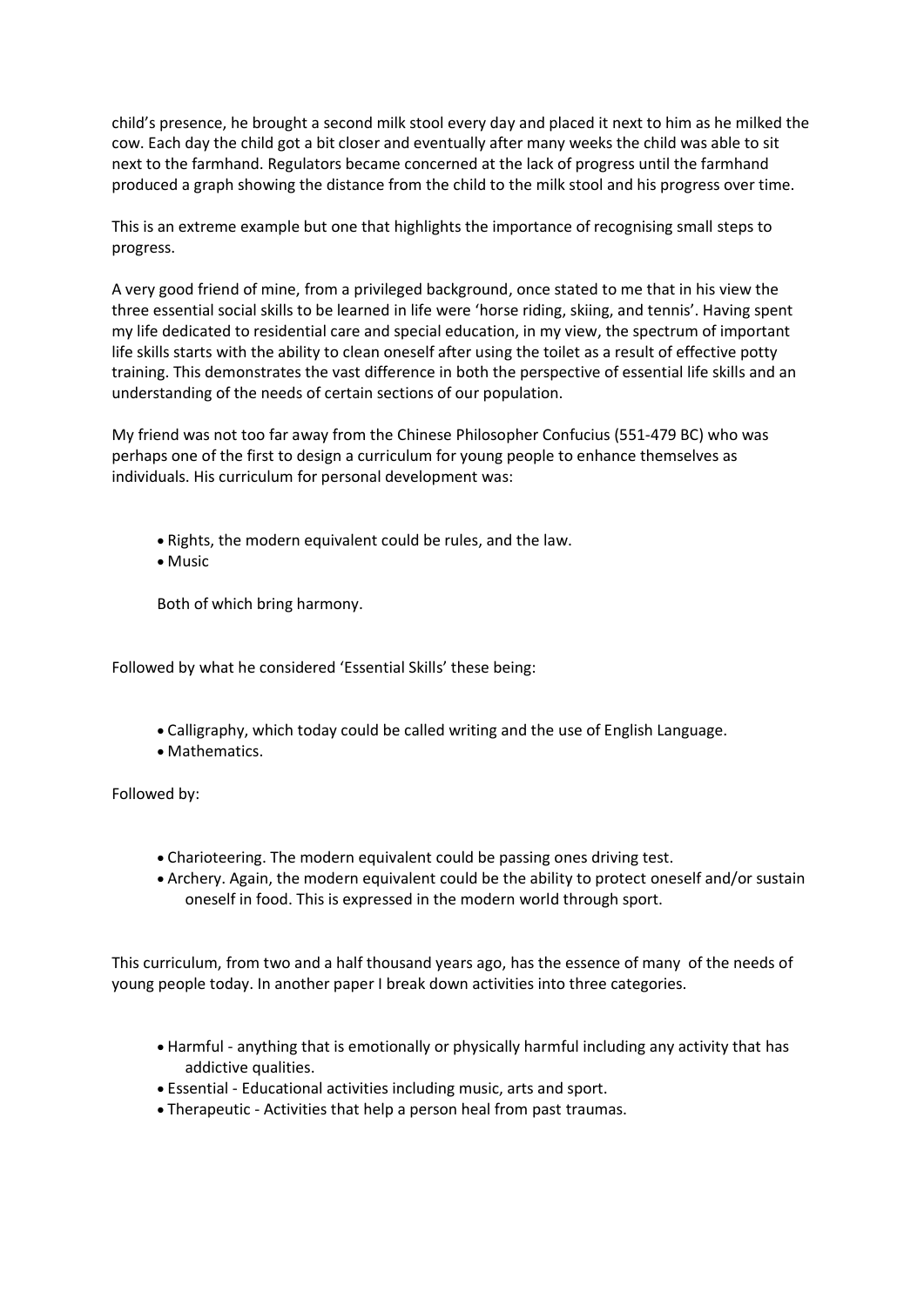All educationalists are aware that it is indeed experiences, usually arranged by adults that prepare young people for the world they are to encounter as they get older. The argument about what those experiences should be clearly goes back to the time of Confucius, if not many years earlier, as he felt the need to articulate a plan to enhance the lives of those around him at the time.

Below is perhaps my most favourite speech made by an Indian Chief in North America, as he tried to explain that the curriculum being offered by the European educational establishment at the time to his young people, was not fit for the purpose of preparing them for the life they were to lead. It also explained how in his view his curriculum was by far superior.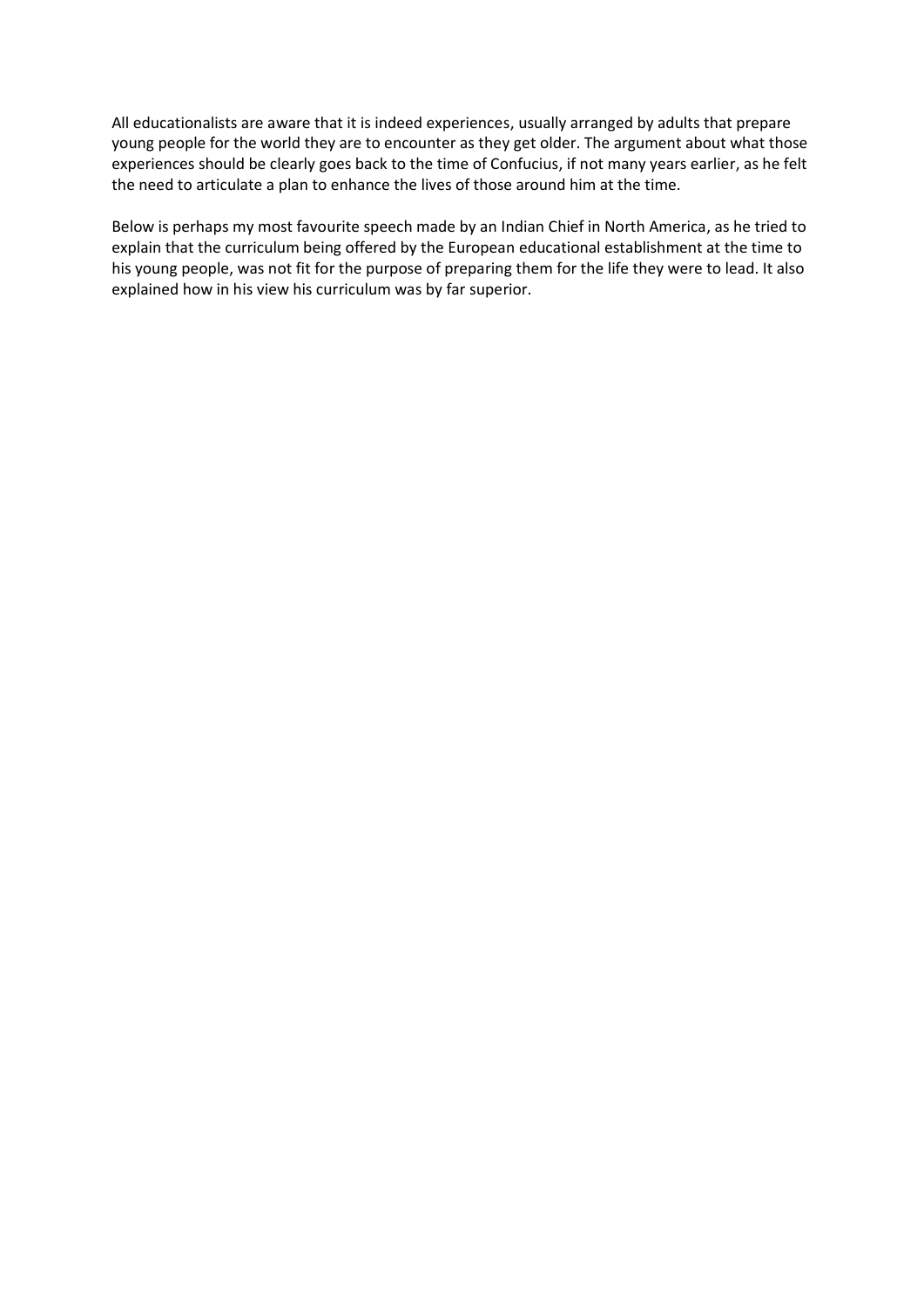### **UNNAMED** (Iroquois)

"If the gentlemen of Virginia will send us a dozen of their sons, we will take great care of their education" (1744)

Benjamin Franklin tells the story of the speech that follows, how at a council between them and the government of Virginia, the Iroquois were offered a college education for some of their young men.

"We know that you highly esteem the kind of learning taught in those colleges, and that the maintenance of our young men, while with you, would be very expensive to you. We are convinced, therefore, that you mean to do us good by your proposal, and we thank you heartily. But you who are wise must know that different nations have different conceptions of things; and you will therefore not take it amiss if our ideas of this kind of education happen not to be the same with yours. We have had some experience of it: several of our young people were formerly brought up at the colleges of the northern provinces; they were instructed in all your sciences; but when they came back to us, they were bad runners; ignorant of every means of living in the woods; unable to bear either cold or hunger; knew neither how to build a cabin, take a deer, or kill an enemy; spoke our language imperfectly; were therefore neither fit for hunters, warriors, or counsellors; they were totally good for nothing. We are, however, not the less obliged by your kind offer, though we decline in accepting it: and to show our grateful sense of it, if the gentlemen of Virginia will send us a dozen of their sons, we will take great care of their education, instruct them in all we know, and make men of them."

*Great Speeches by Native Americans (Dover Thrift Editions) Bob Blaisdell* 

The above speech demonstrates how we prepare young people for the world they are to encounter and how we measure their success is an age-old argument and one that requires a breadth of perspectives and respect for cognitive diversity and all skill sets.

Following the success of the 'New Labour' campaign and election victory in 1997 the Blair government set out their mantra of Education, Education, Education. In doing so they did much to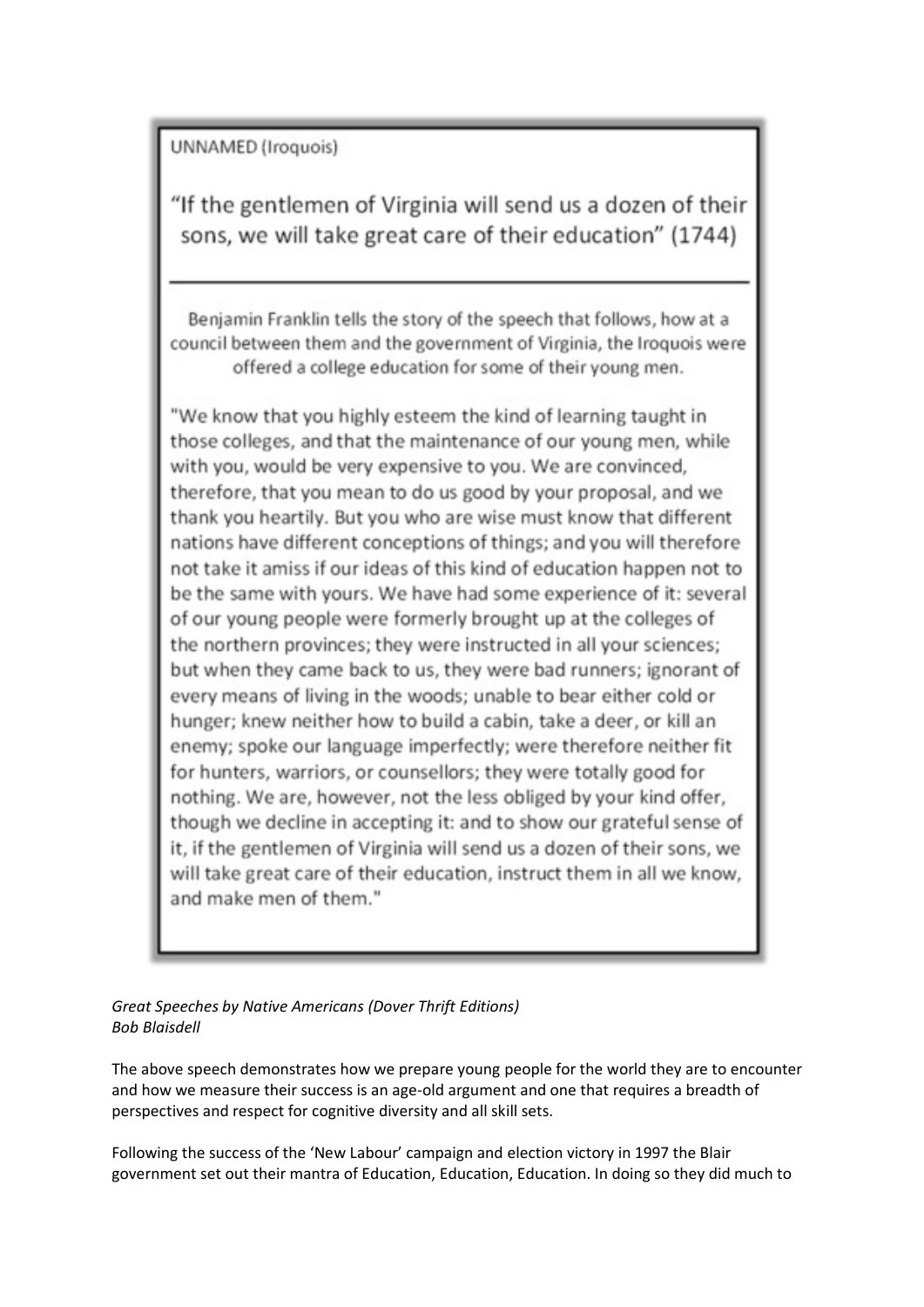increase the attendance at universities, raising the percentage of school leavers from 16% to over 50% as hoped for.

In my view, university should feed directly into employment and not be used to delay entry into the workplace. Work ethics and workplace skills may not be as strongly embedded when entry into the workplace is delayed.

Twenty five years on we have discovered that we don't have enough people to undertake all of the tasks required to keep our country going and have been relying on foreign labour for years. Whilst at the same time a section of society has been left behind because it is considered too difficult to train sufficiently to make any worthwhile contribution. A shocking state of affairs, far from the aspirations of any credible government, socialist or not.

The issues around that of increasing young people's employability and subsequent life chances are complex and come down to competencies on many different levels.

Whilst the academically successful young people in the looked after system should be commended for their achievements, what structures are in place to help them be successful human beings? What are their abilities in social skills and sustaining relationships? The skills that need to be in place to make the most of their academic success. In other words what do the foundations look like?

Passing tests is one thing, applying knowledge in practice and interacting with other human beings as part of that process is another thing altogether.

However, as the educational establishment have designed systems that fulfil their expectations the result is we value what we measure and all energies are directed to that goal. The absence of alternative systems means the system goes unchallenged.

What if we could measure what we value, as an alternative to valuing what we measure?

Within this document I ask you to consider two significant areas that impact on life chances and opportunities.

- Personal Holistic Competence.
- Values.

The ability to function in modern society relies on many competencies. Many of these competencies are often subtle or overlooked. They are sometimes referred to as soft skills. The absence of these skills are barriers to progress either within an education environment or workplace.

The Personal Holistic Competence (PHC) assessment system breaks these competencies down into 170 issues within the following sections.

- Health.
- Emotional and behavioural development.
- Identity.
- Family and social relationships.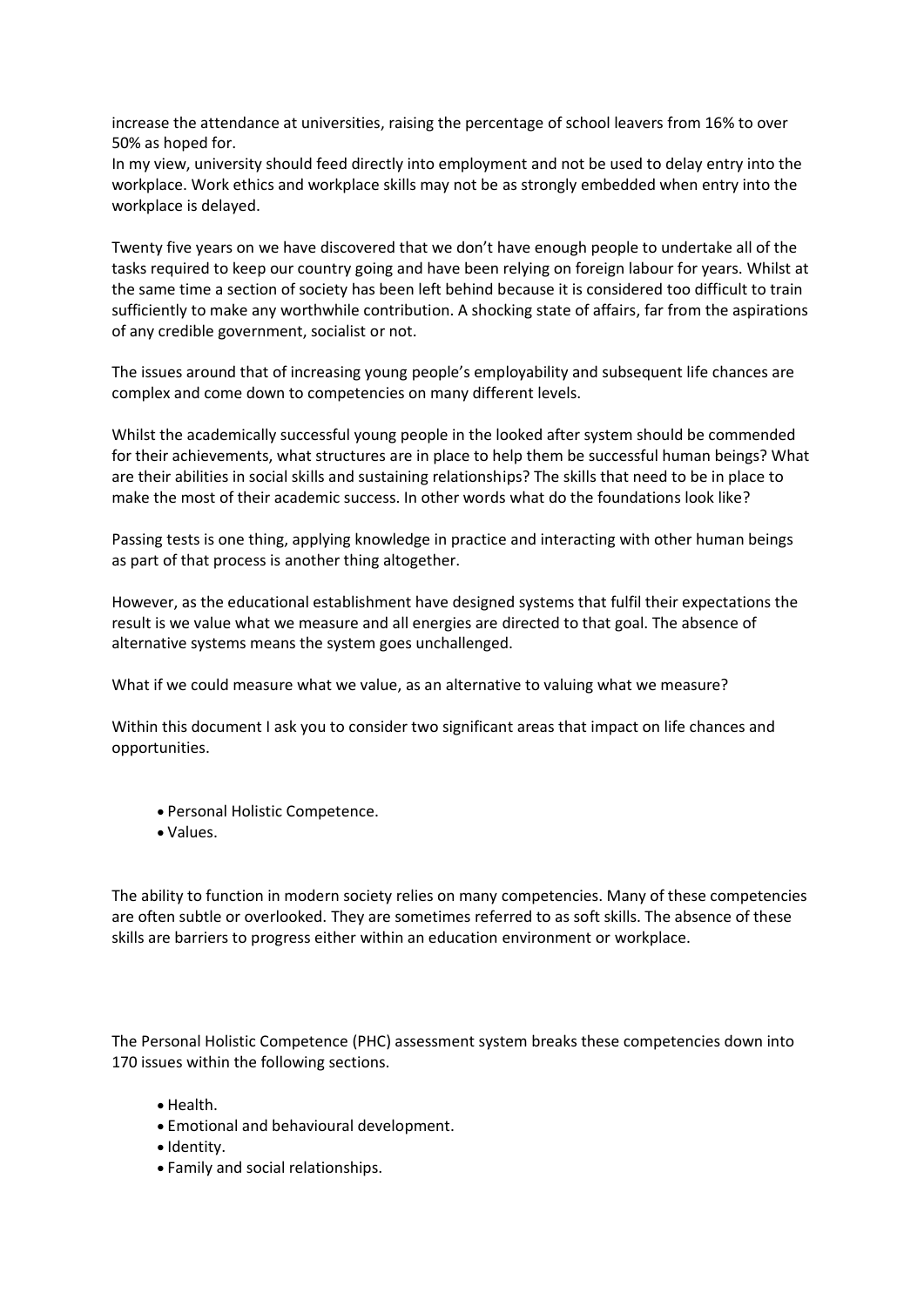- Social presentation.
- Self care.
- Recreation.
- General Knowledge.
- Education Training Employment.
- Making a positive contribution.
- Achieving economic wellbeing.

Each issue identified initiates an automatically generated response, to create an action plan.

This is followed by a system to measure how an individual displays values. Both systems collect and store the data for comparison in subsequent regular reviews. These assessment systems work on the basis of marginal gains.

Marginal gains is the process used in elite sport and the military. This is the first system to use a marginal gains process to help children and young people. It does so by assessing their needs and creating an action plan. This directs the energies of the young person and their support network, towards making progress to become competent, functioning, positive individuals. The action plan supports young people at all levels of the academic spectrum, at any age or stage and in any setting. The result is that young people make remarkable progress over time and increase their employability.

This system is backed up with a research paper entitled:-

'Small changes matter, a marginal gains approach as a methodology to evaluating outcomes in a Looked After Child population'. By Dr Jack Kennedy. [https://cpd.peartreeprojects.co.uk/documents/Marginal\\_Gains.pdf](https://cpd.peartreeprojects.co.uk/documents/Marginal_Gains.pdf) 

This ten year study of a looked after population, concluded that the use of this system resulted in a significant physiological change in the young people it considered.

The issues to identify and their supporting answers are listed below. All questions are answered on the basis of age appropriateness and are gender neutral.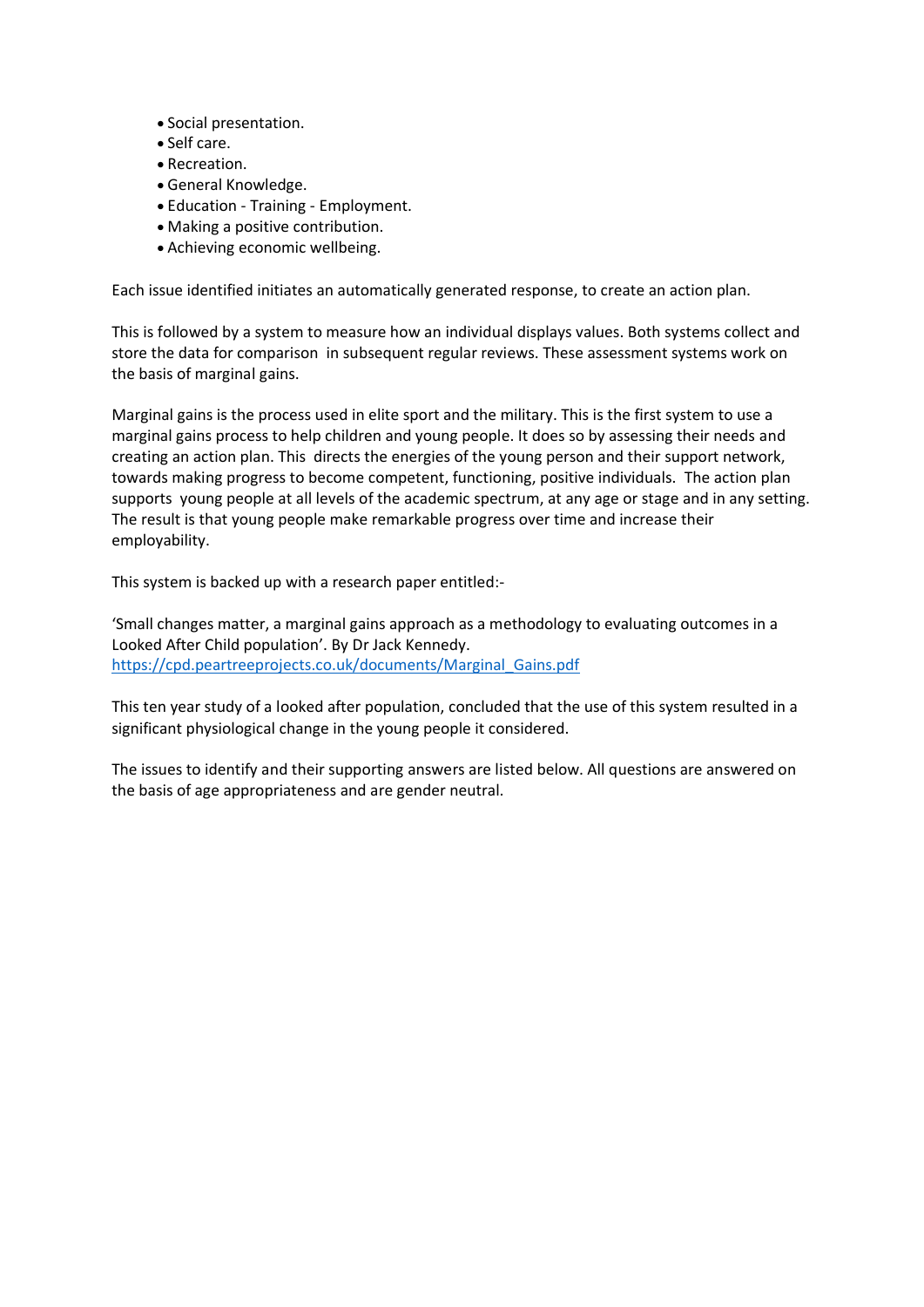### **BEING HEALTHY.**

|     |                                                                                            | Yes | No |
|-----|--------------------------------------------------------------------------------------------|-----|----|
| 1.  | Are they normally well?                                                                    |     |    |
| 2.  | Do they have any hearing issues?                                                           |     |    |
| 3.  | Do they have any vision issues?                                                            |     |    |
| 4.  | Do they have any dental issues?                                                            |     |    |
| 5.  | Do they have any weight issues?                                                            |     |    |
| 6.  | Do they have any height issues?                                                            |     |    |
| 7.  | Do they have a regular sleep pattern?                                                      |     |    |
| 8.  | Do they suffer from bed wetting or bladder incontinence?                                   |     |    |
| 9.  | Do they have any difficulties with soiling, smearing or bowel                              |     |    |
|     | incontinence?                                                                              |     |    |
| 10. | Have there been any accidents in the last six months requiring                             |     |    |
|     | medical attention?                                                                         |     |    |
| 11. | Do they have a good healthy diet?                                                          |     |    |
| 12. | Are they prescribed any long term medication?                                              |     |    |
| 13. | Do they have any issues with alcohol misuse?                                               |     |    |
| 14. | Do they have any issues with drug misuse?                                                  |     |    |
| 15. | Do they have any issues with substance misuse?                                             |     |    |
| 16. | Do they smoke?                                                                             |     |    |
| 17. | Are they up to date with their vaccination programme?                                      |     |    |
|     | Comments box.                                                                              |     |    |
|     | This comments box is to discuss issues identified or progress made.                        |     |    |
|     |                                                                                            |     |    |
|     | Issues to do with health can impact on a child or young person's ability to make progress. |     |    |
|     |                                                                                            |     |    |
|     |                                                                                            |     |    |
|     |                                                                                            |     |    |
|     |                                                                                            |     |    |
|     |                                                                                            |     |    |
|     |                                                                                            |     |    |
|     |                                                                                            |     |    |
|     |                                                                                            |     |    |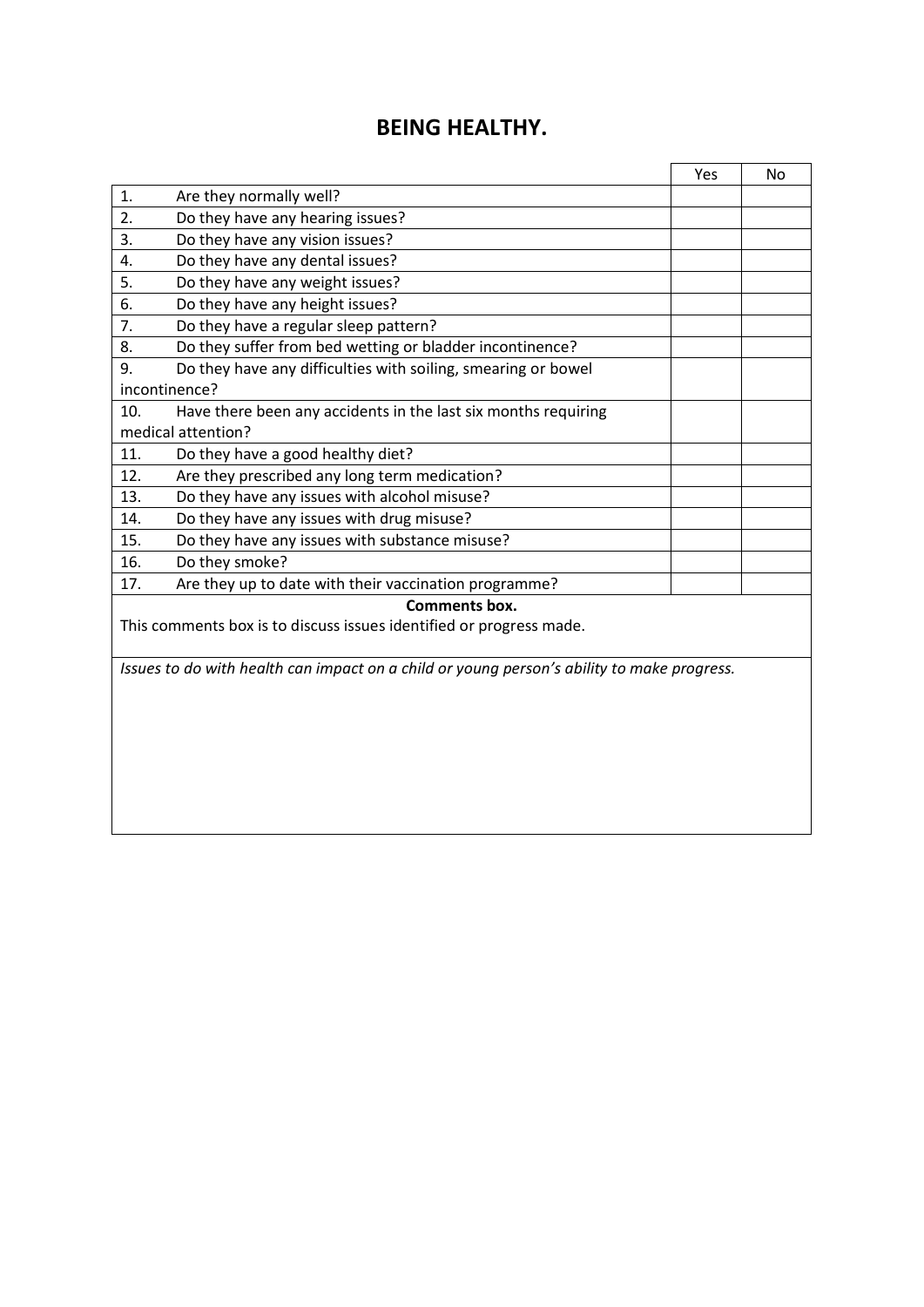### **BEING SAFE.**

|       |                                                                         | Yes | No. |
|-------|-------------------------------------------------------------------------|-----|-----|
| 18.   | Is the home life stable? (home is the place where they usually go to    |     |     |
|       | sleep each night)                                                       |     |     |
| 19.   | Is their home life meeting their needs?                                 |     |     |
| 20.   | Are they a victim of bullying / cyber bullying?                         |     |     |
| 21.   | Does challenging behaviour affect their safety or the safety of others? |     |     |
| 22.   | Do they bully / cyber bully other people?                               |     |     |
| 23.   | Are they able to control their emotions?                                |     |     |
| 24.   | Do they know how to seek appropriate help if they need it?              |     |     |
| 25.   | Are they able to talk about their feelings with a trusted adult?        |     |     |
| 26.   | Do they respond to emotional warmth from carers?                        |     |     |
| 27.   | Do they have a good relationship with carers?                           |     |     |
| 28.   | Do they display temper tantrums and emotional outbursts?                |     |     |
| 29.   | Is there a pre-occupation with violence?                                |     |     |
| 30.   | Is there a preoccupation with fire-lighting?                            |     |     |
| 31.   | Is their general emotional presentation an issue requiring further      |     |     |
| work? |                                                                         |     |     |
| 32.   | Are they able to share and take turns?                                  |     |     |
| 33.   | Are there any self-harm issues?                                         |     |     |
| 34.   | Do they present as vulnerable?                                          |     |     |
| 35.   | Do they demonstrate increasing resilience?                              |     |     |
|       |                                                                         |     |     |

**Comments box.** 

This comments box is to discuss identified issues or progress made.

*All issues in this section are relevant to keeping children or young people safe and indicates their likelihood of being able to stay safe in the future.*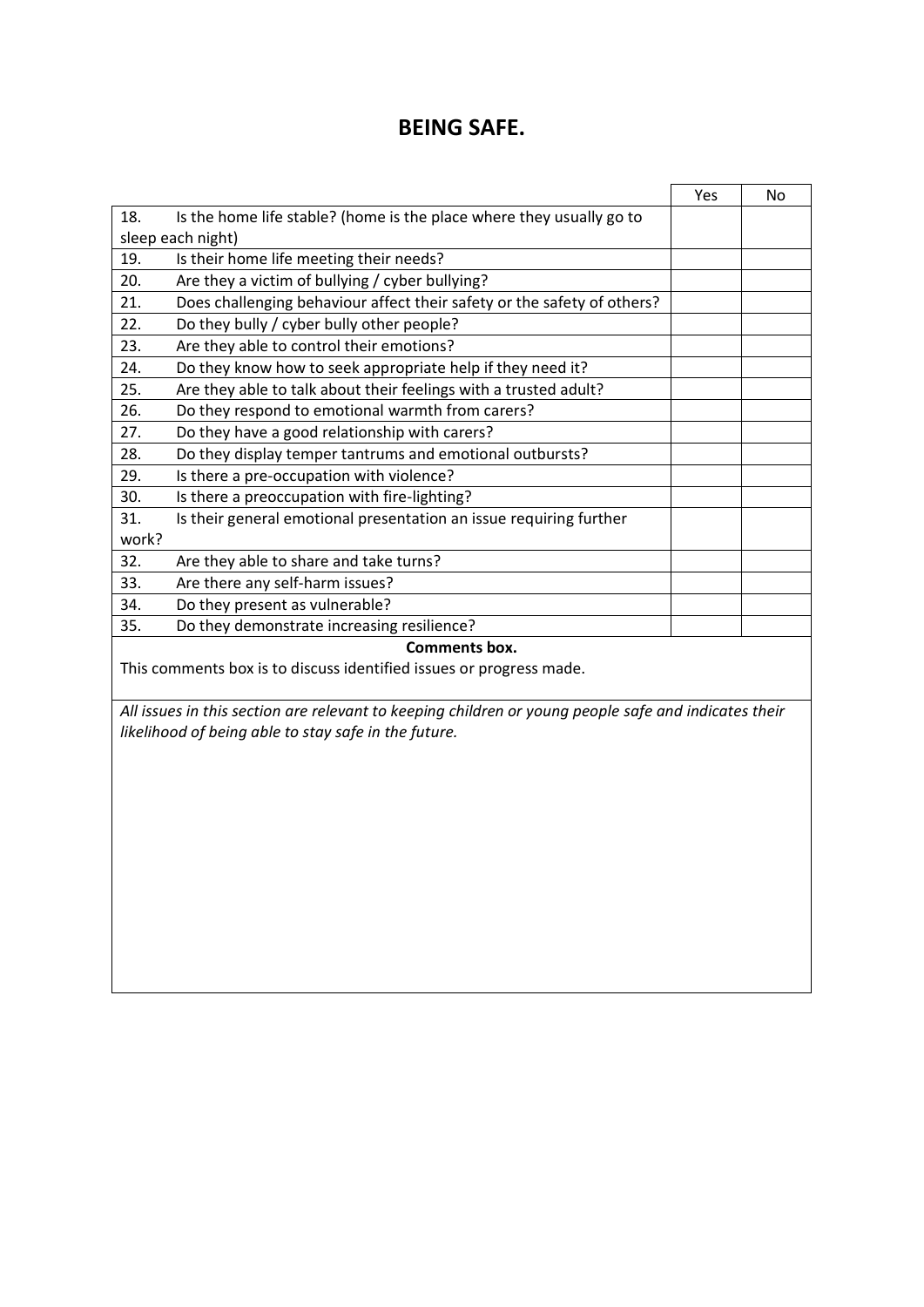### **IDENTITY.**

|                  |                                                                     | Yes | No |
|------------------|---------------------------------------------------------------------|-----|----|
| 36.              | Are they able to stand up for themselves appropriately?             |     |    |
| 37.              | Are they developing a sense of their own culture?                   |     |    |
| 38.              | Do they have an understanding of people from different cultures and |     |    |
|                  | backgrounds?                                                        |     |    |
| 39.              | Are they respectful of other people's cultures and backgrounds?     |     |    |
|                  | (Protected characteristics)                                         |     |    |
| 40.              | Can they name at least 3 religious faiths?                          |     |    |
| 41.              | Are they respectful of people with different faiths and beliefs?    |     |    |
|                  | (Protected characteristics)                                         |     |    |
| 42.              | Do they understand the dangers of extremist views in their varying  |     |    |
| different forms? |                                                                     |     |    |
| 43.              | Do they take pride in achievements?                                 |     |    |
| 44.              | Do they know their full name, birth date, address and postcode?     |     |    |
| 45.              | Do they know their home telephone number?                           |     |    |
| 46.              | Do they know how to stay safe online?                               |     |    |
| 47.              | Do they demonstrate that they keep themselves safe online?          |     |    |
| 48.              | Are they self-confident?                                            |     |    |
| 49.              | Do they take pride in their appearance?                             |     |    |
| 50.              | Do they have good self esteem?                                      |     |    |
|                  | Comments box.                                                       |     |    |
|                  | This box is to discuss identified issues or progress made.          |     |    |

*All issues in this section indicate their level of self awareness and awareness of others. These issues are relevant when interacting with others in a modern world.*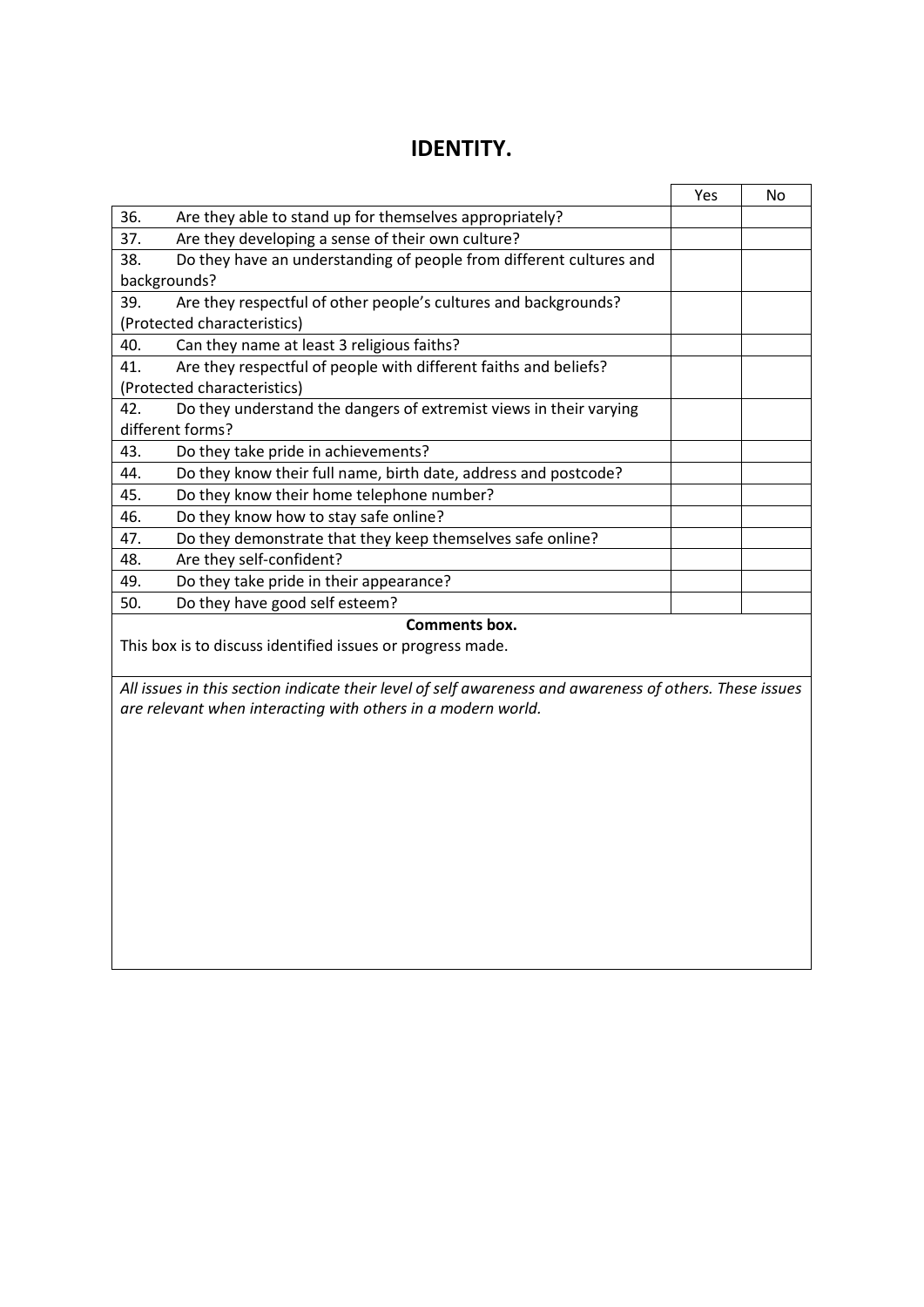### **FAMILY AND SOCIAL RELATIONSHIPS.**

|                                                                                     | Yes | No |
|-------------------------------------------------------------------------------------|-----|----|
| 51.<br>Are they able to identify important relatives?                               |     |    |
| 52.<br>Is their sexual knowledge and behaviour appropriate?                         |     |    |
| Are they receiving appropriate sex education?<br>53.                                |     |    |
| Do they display ability or desire to care for others? (Empathy)<br>54.              |     |    |
| Do they know the importance of consent to a sexual relationship?<br>55.             |     |    |
| 56.<br>Do they know the age of consent for a sexual relationship?                   |     |    |
| Do they understand how the age of consent may vary depending on<br>57.              |     |    |
| vulnerability and responsibility?                                                   |     |    |
| Do they have any safe and positive friends?<br>58.                                  |     |    |
| 59.<br>Are they appropriate around animals?                                         |     |    |
| Are relationships with siblings and family appropriate?<br>60.                      |     |    |
| Are they respectful of people of people of both sexes? Do they know<br>61.          |     |    |
| the importance of not discriminating against anyone because of their sex?           |     |    |
| (Protected Characteristics)                                                         |     |    |
| Are they respectful of people of different sexual orientations?<br>62.              |     |    |
| (Protected Characteristics)                                                         |     |    |
| Are they respectful of people who may have changed their gender?<br>63.             |     |    |
| (Protected Characteristics)                                                         |     |    |
| 64.<br>Do they know what marriage and a civil partnership is? (Protected            |     |    |
| Characteristics)                                                                    |     |    |
| 65.<br>Are they respectful of those in marriage and a civil partnership?            |     |    |
| Are they respectful of people of all ages and know the importance of<br>66.         |     |    |
| not discriminating against age? (Protected Characteristics)                         |     |    |
| Are they respectful of people with a disability and know the<br>67.                 |     |    |
| importance of not discriminating against anyone with a disability? (Protected       |     |    |
| Characteristics)                                                                    |     |    |
| Are they respectful of women who are pregnant and know the<br>68.                   |     |    |
| importance of not discriminating against anyone who is pregnant? (Protected         |     |    |
| Characteristics)                                                                    |     |    |
| 69.<br>Are relationships with peers in their community appropriate?                 |     |    |
| Do they appear to be building trusting relationships with those<br>70.              |     |    |
| responsible for their day to day care?                                              |     |    |
| Are relationships with peers at school, college or workplace<br>71.<br>appropriate? |     |    |
| If they live away from home, are there issues when they visit home or<br>72.        |     |    |
| relatives from home?                                                                |     |    |
| Are current arrangements for visiting home or relatives from home<br>73.            |     |    |
| successful?                                                                         |     |    |
| Are there any difficulties during home visits?<br>74.                               |     |    |
| 75.<br>Are they relaxed during their home visits?                                   |     |    |
| 76.<br>Is there evidence of attachment?                                             |     |    |
| Are there risks to them that have been reduced?<br>77.                              |     |    |
| Are there risks from them that have been reduced?<br>78.                            |     |    |
|                                                                                     |     |    |
|                                                                                     |     |    |
|                                                                                     |     |    |
|                                                                                     |     |    |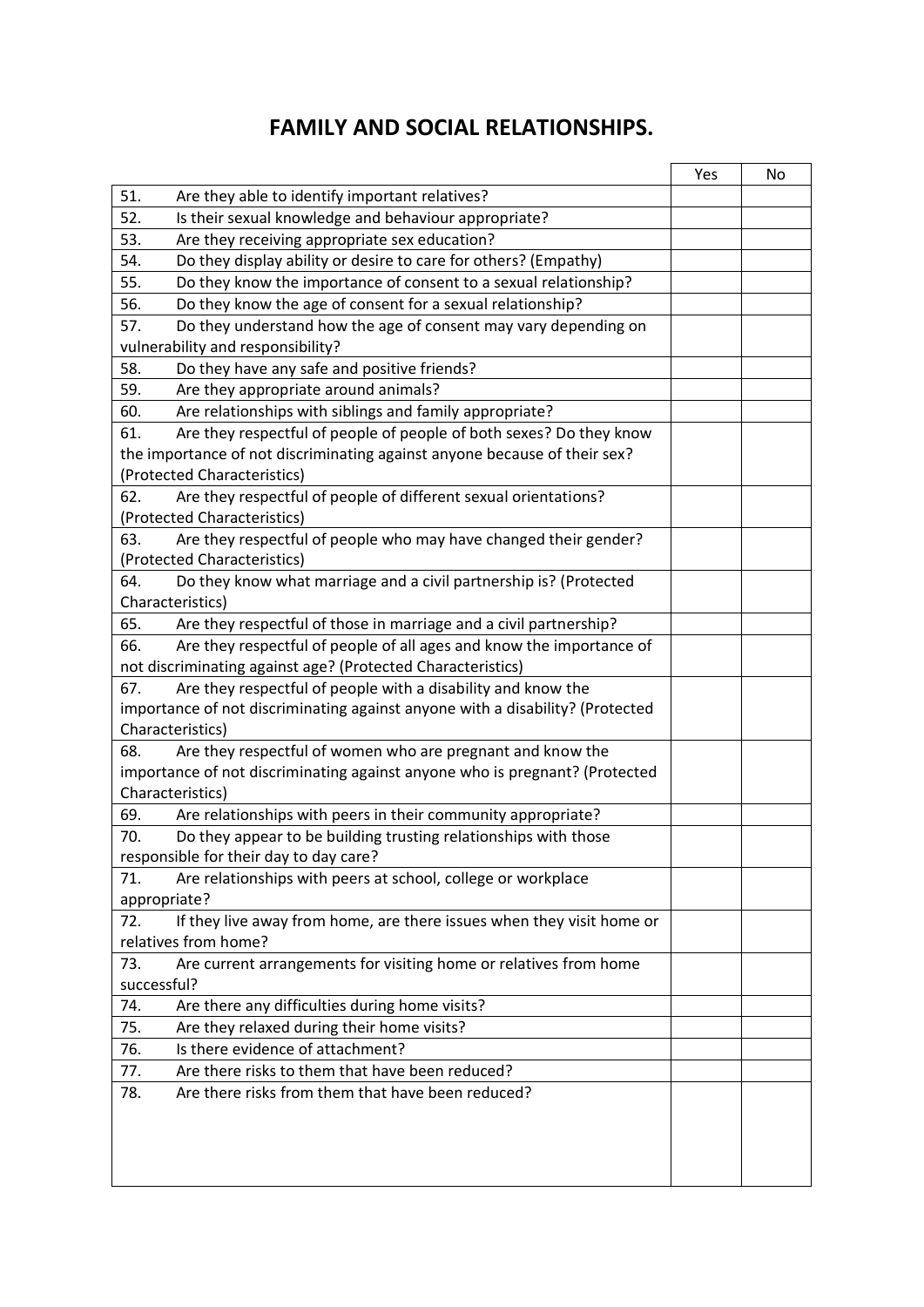#### **Comments box.**

This box is to discuss issues identified or progress made.

*All issues in this section are relevant to the way children or young people interact with their family and friends. Issues in this section can also impact on a child or young persons ability to make progress.*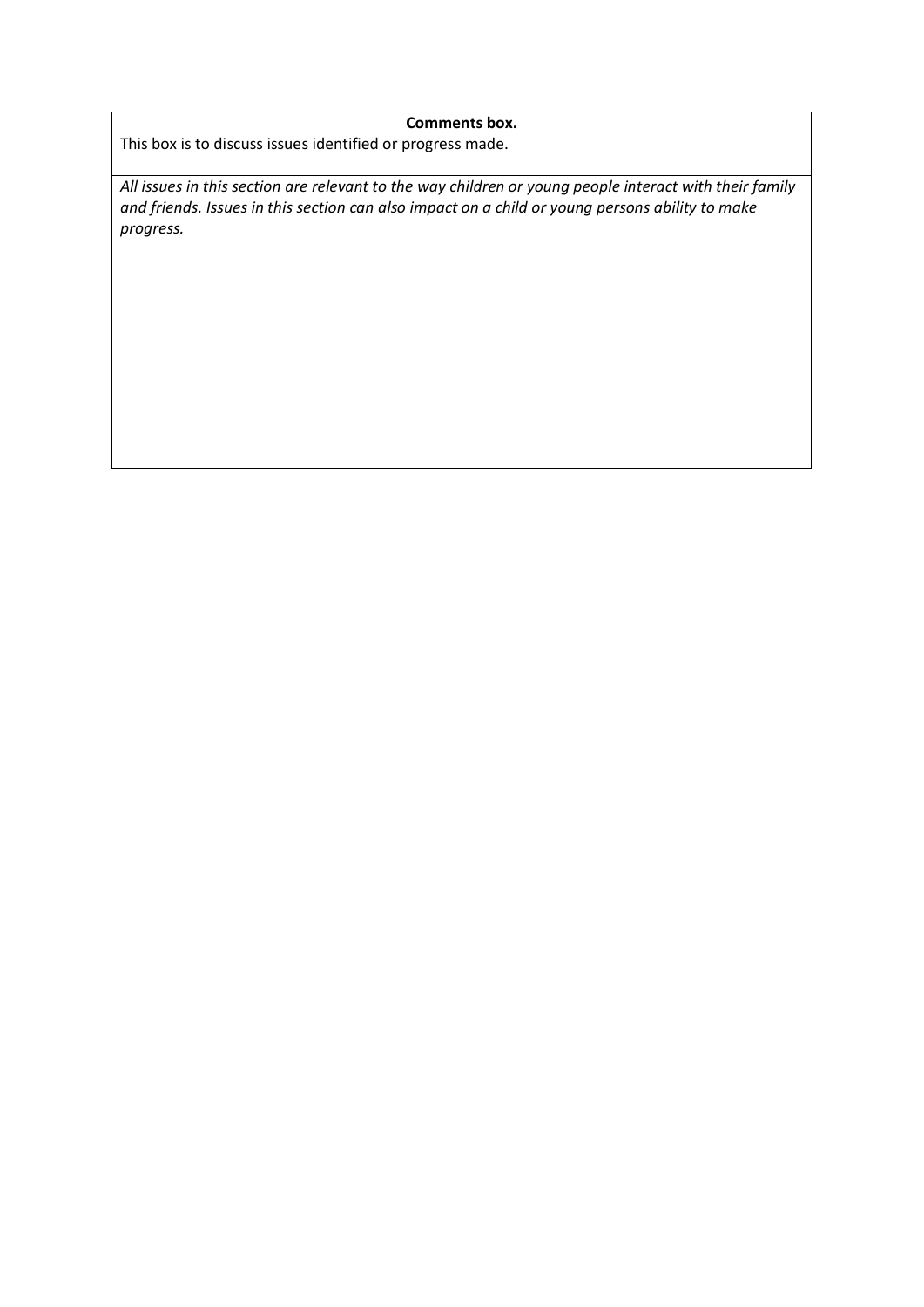### **SOCIAL PRESENTATION.**

|                                                                                                   | Yes | No |
|---------------------------------------------------------------------------------------------------|-----|----|
| Are they able to relate differently and appropriately to different<br>79.                         |     |    |
| adults?                                                                                           |     |    |
| 80.<br>Are they able to engage appropriately with peers outside of their                          |     |    |
| home?                                                                                             |     |    |
| Are they self confident and appropriately open with adults?<br>81.                                |     |    |
| Are they able to engage appropriately with peers in their community?<br>82.                       |     |    |
| Do they demonstrate self-awareness?<br>83.                                                        |     |    |
| Do they demonstrate awareness of others?<br>84.                                                   |     |    |
| 85.<br>Is their language and behaviour at home and in public appropriate?                         |     |    |
| 86.<br>Do they value appropriate adult attention?                                                 |     |    |
| Are they over friendly with strangers?<br>87.                                                     |     |    |
| Do they have good manners at home?<br>88.                                                         |     |    |
| Do they have good manners in public?<br>89.                                                       |     |    |
| Do they have good social presentation?<br>90.                                                     |     |    |
| Do they have good table manners?<br>91.                                                           |     |    |
| Are they consistent in remembering to say please and thank you?<br>92.                            |     |    |
| Comments box.                                                                                     |     |    |
| This box is to discuss issues identified or progress made.                                        |     |    |
|                                                                                                   |     |    |
| All issues in this section are about how the child or young person presents to others and         |     |    |
| subsequently the way they interact with others. Issues identified in this area can have an impact |     |    |
| on the way a child or young person develops relationships with others.                            |     |    |
|                                                                                                   |     |    |
|                                                                                                   |     |    |
|                                                                                                   |     |    |
|                                                                                                   |     |    |
|                                                                                                   |     |    |
|                                                                                                   |     |    |
|                                                                                                   |     |    |
|                                                                                                   |     |    |
|                                                                                                   |     |    |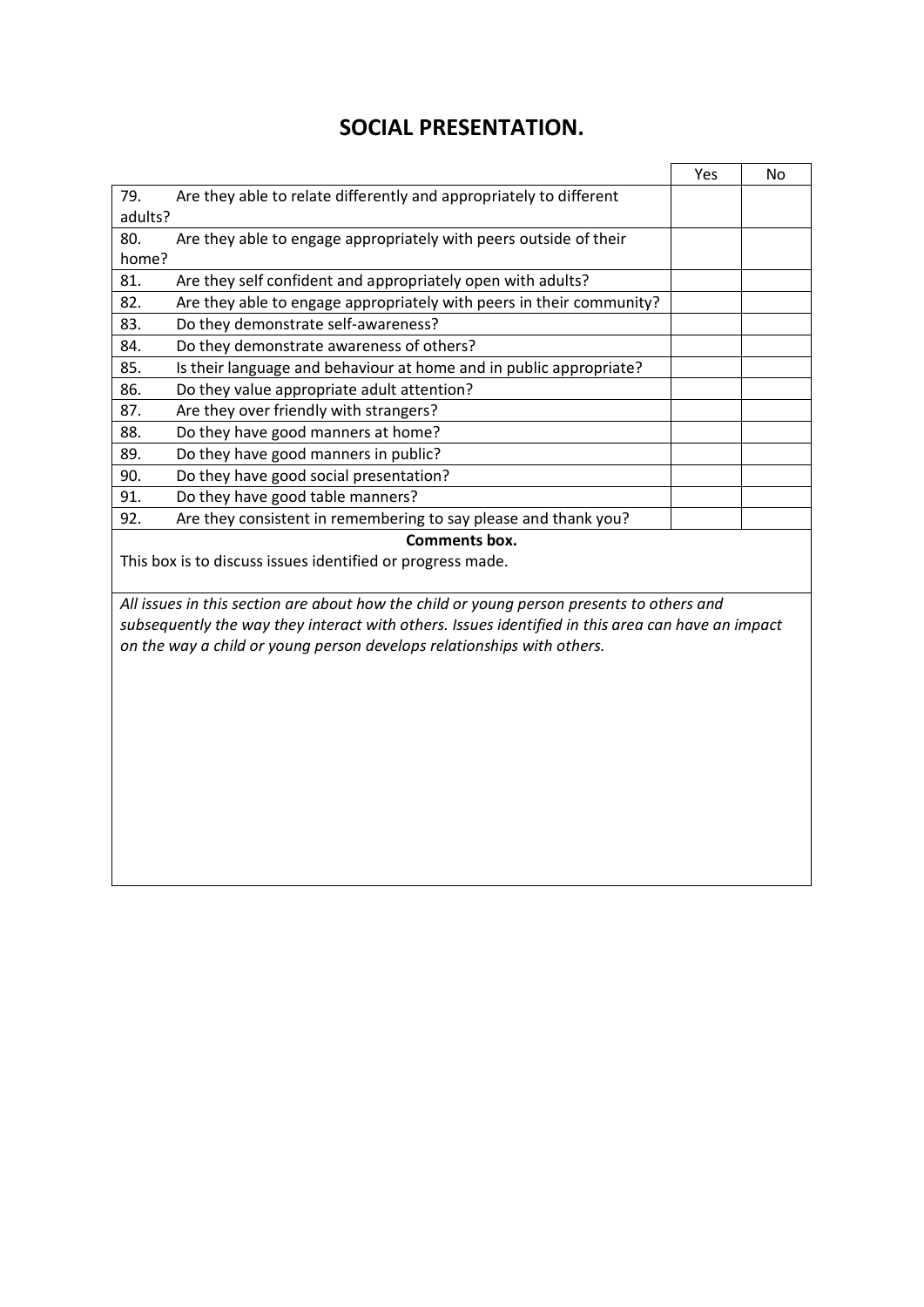### **SELF CARE.**

|                                                                                                    | Yes | No |
|----------------------------------------------------------------------------------------------------|-----|----|
| 93.<br>Are they able to attend to their own personal hygiene i.e. bathe, clean                     |     |    |
| teeth, brush hair, etc.                                                                            |     |    |
| 94.<br>Do they have a realistic sense of personal danger?                                          |     |    |
| Are they able to help with or prepare meals?<br>95.                                                |     |    |
| Can they look after their belongings?<br>96.                                                       |     |    |
| Can they adapt to different environmental factors, such as wear a<br>97.                           |     |    |
| coat in cold weather or sun hat, apply sun cream if required?                                      |     |    |
| Comments box.                                                                                      |     |    |
| This box is to discuss issues identified or progress made.                                         |     |    |
|                                                                                                    |     |    |
| All issues in this section are about the child or young person's ability to look after themselves. |     |    |
| Issues identified here can impact on their wellbeing.                                              |     |    |
|                                                                                                    |     |    |
|                                                                                                    |     |    |
|                                                                                                    |     |    |
|                                                                                                    |     |    |
|                                                                                                    |     |    |
|                                                                                                    |     |    |
|                                                                                                    |     |    |
|                                                                                                    |     |    |
|                                                                                                    |     |    |
|                                                                                                    |     |    |
|                                                                                                    |     |    |
|                                                                                                    |     |    |
|                                                                                                    |     |    |
|                                                                                                    |     |    |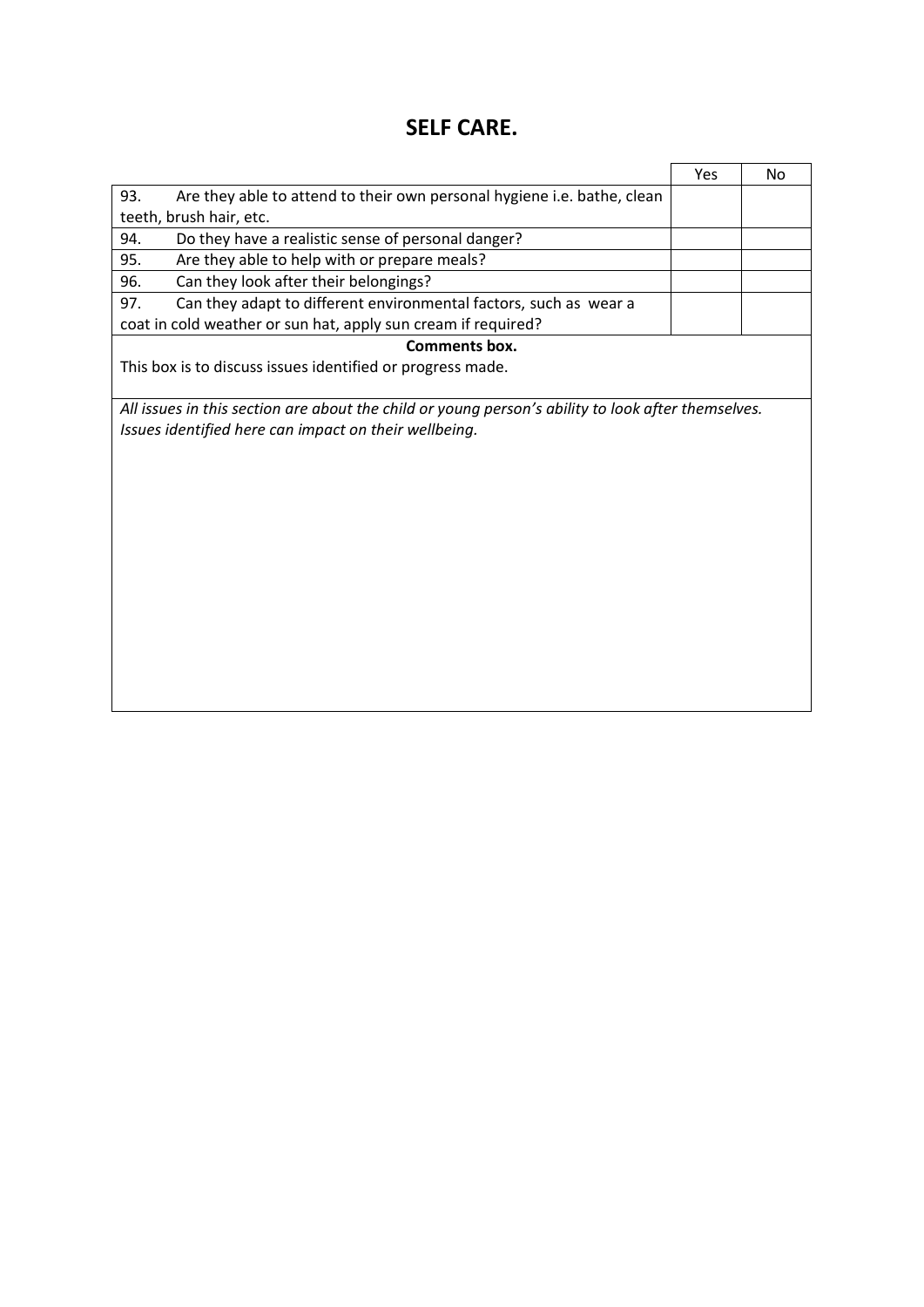### **ENJOYING AND ACHIEVING.**

|                                                                                        | Yes | No |
|----------------------------------------------------------------------------------------|-----|----|
| 98.<br>Do they engage in recreational activities willingly without prompting?          |     |    |
| Do they engage in recreational activities independently?<br>99.                        |     |    |
| Comments box.                                                                          |     |    |
| This box is to discuss issues identified or progress made.                             |     |    |
|                                                                                        |     |    |
| The ability to engage in recreational activities indicates their developing skill set. |     |    |
|                                                                                        |     |    |
|                                                                                        |     |    |
|                                                                                        |     |    |
|                                                                                        |     |    |
|                                                                                        |     |    |
|                                                                                        |     |    |
|                                                                                        |     |    |
|                                                                                        |     |    |
|                                                                                        |     |    |
|                                                                                        |     |    |
|                                                                                        |     |    |
|                                                                                        |     |    |
|                                                                                        |     |    |
|                                                                                        |     |    |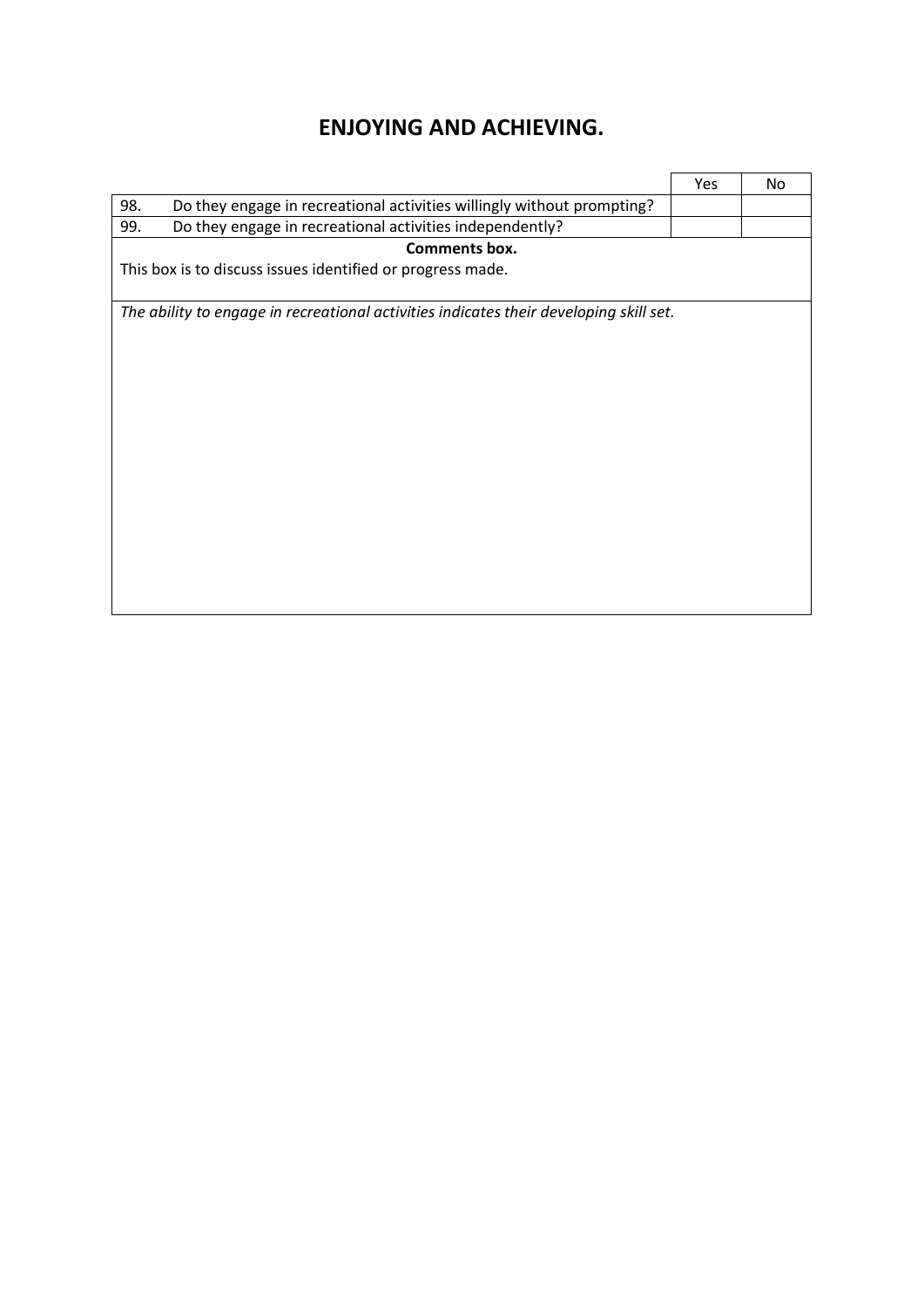### **GENERAL KNOWLEDGE.**

|      |                                                                | Yes | No |
|------|----------------------------------------------------------------|-----|----|
| 100. | Do they have age appropriate numerical skills?                 |     |    |
| 101. | Do they know their times tables up to 12?                      |     |    |
| 102. | Do they have age appropriate literacy skills?                  |     |    |
| 103. | Can they write their name and address?                         |     |    |
| 104. | Do they read for an hour a week?                               |     |    |
| 105. | Do they know the countries that make up the United Kingdom and |     |    |
|      | their capital cities?                                          |     |    |
| 106. | Can they identify 6 flags of the world?                        |     |    |
| 107. | Can they identify the 7 continents of the world?               |     |    |
| 108. | Can they read a basic map?                                     |     |    |
| 109. | Can they recall any significant dates prior to 1900?           |     |    |
| 110. | Can they recall any significant dates between 1900 and 1999?   |     |    |
| 111. | Can they recall any significant dates after 2000?              |     |    |
| 112. | Do they know their left from right?                            |     |    |
| 113. | Can they swim 25 metres or more?                               |     |    |
| 114. | Have they passed a cycling proficiency test?                   |     |    |
| 115. | Do they know how to cross the road safely?                     |     |    |
| 116. | Can they read a bus / train timetable?                         |     |    |
| 117. | Do they have basic IT skills?                                  |     |    |
| 118. | Do they know the importance of regulating screen time?         |     |    |
| 119. | Can they self regulate screen time?                            |     |    |
| 120. | Can they identify colours correctly?                           |     |    |
| 121. | Can they use a calendar?                                       |     |    |
| 122. | Can they tell digital and analogue time?                       |     |    |
| 123. | Do they know who the current Prime Minister is?                |     |    |
| 124. | Do they know where the Prime Minister resides?                 |     |    |
| 125. | Do they know who is the Head of State?                         |     |    |
| 126. | Do they know where the Head of State resides?                  |     |    |
| 127. | Do they show an awareness of current affairs?                  |     |    |
| 128. | Do they pursue appropriate areas of interest independently?    |     |    |
| 129. | Do they understand that laws are in place to protect everyone? |     |    |
| 130. | Do they respect the law?                                       |     |    |

**Comments box.** 

This box is to discuss issues identified or progress made.

*Issues in this section give an indication as to their ability and knowledge in a functional or practical sense. It also gives an indication to the child or young persons awareness of the world around them both past and present and knowledge needed to function in society.*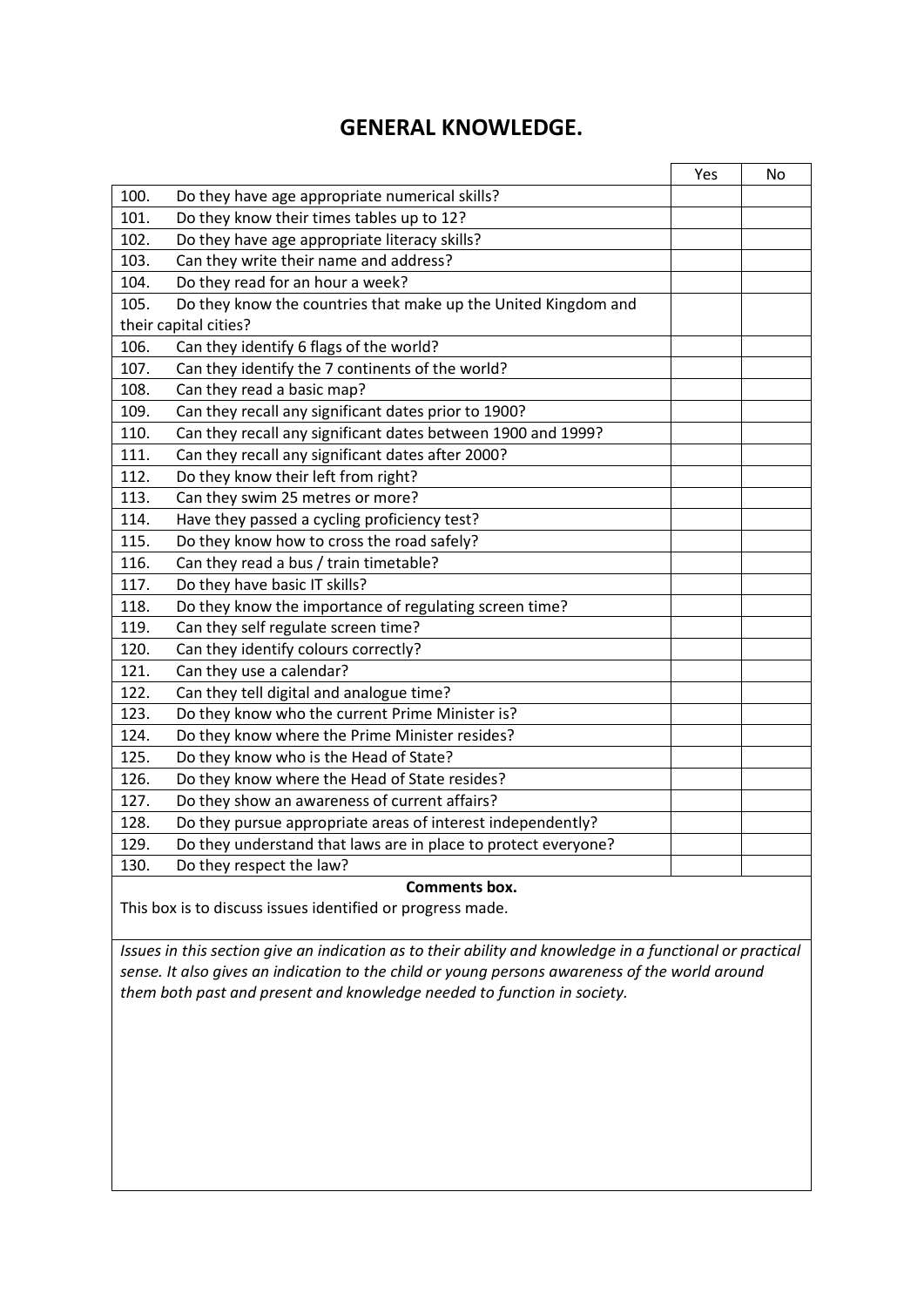### **EDUCATION TRAINING AND EMPLOYMENT.**

|                                                                                                                                                                                                                                                                       | Yes | No |
|-----------------------------------------------------------------------------------------------------------------------------------------------------------------------------------------------------------------------------------------------------------------------|-----|----|
| Are they in education / training or employment? Does the young<br>131.                                                                                                                                                                                                |     |    |
| person attend: Mainstream School, Special School, Other Specialist School or                                                                                                                                                                                          |     |    |
| College / Further education, Independent training/ Work / Employment                                                                                                                                                                                                  |     |    |
| Do they attend willingly and regularly?<br>132.                                                                                                                                                                                                                       |     |    |
| Can they get themselves up and ready on time in the morning?<br>133.                                                                                                                                                                                                  |     |    |
| 134.<br>Do they leave the home properly equipped for the day?                                                                                                                                                                                                         |     |    |
| 135.<br>Do they positively engage in their daytime occupation?                                                                                                                                                                                                        |     |    |
| 136.<br>Are they making progress?                                                                                                                                                                                                                                     |     |    |
| Do they have a positive relationship with teachers / instructors /<br>137.                                                                                                                                                                                            |     |    |
| employers?                                                                                                                                                                                                                                                            |     |    |
| Are they receiving appropriate careers advice?<br>138.                                                                                                                                                                                                                |     |    |
| 139.<br>Do they listen to instructions?                                                                                                                                                                                                                               |     |    |
| 140.<br>Do they follow instructions?                                                                                                                                                                                                                                  |     |    |
| 141.<br>Can they be part of a team?                                                                                                                                                                                                                                   |     |    |
| 142.<br>Can they work independently?                                                                                                                                                                                                                                  |     |    |
| Can they have a positive influence on others and lead by example?<br>143.                                                                                                                                                                                             |     |    |
| <b>Comments box.</b>                                                                                                                                                                                                                                                  |     |    |
| This box is to discuss issues identified or progress made.                                                                                                                                                                                                            |     |    |
| Issues in this section give an indication as to the child or young person's ability to function in<br>education or employment. Issues identified in this section indicate difficulties that may impact on<br>their ability to make progress and personal development. |     |    |
|                                                                                                                                                                                                                                                                       |     |    |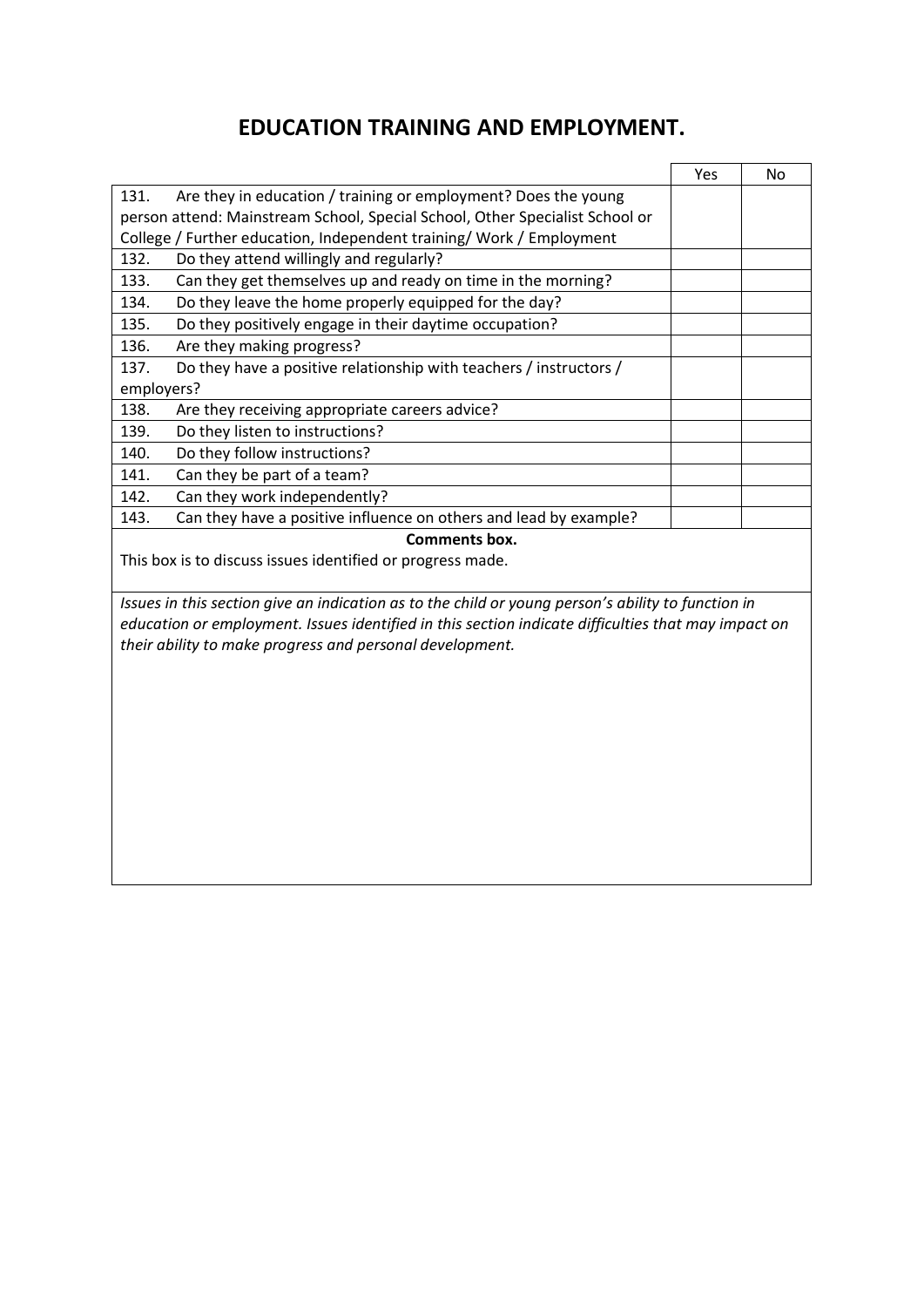### **MAKING A POSITIVE CONTRIBUTION.**

|      |                                                                 | Yes | No |
|------|-----------------------------------------------------------------|-----|----|
| 144. | Do they demonstrate a sense of ownership within their home?     |     |    |
| 145. | Do they engage in decision making about their care?             |     |    |
| 146. | Do they engage in decision making about their home?             |     |    |
| 147. | Do they engage in decision making about their activities?       |     |    |
| 148. | Do they look after their bedroom properly?                      |     |    |
| 149. | Do they look after their laundry and clothes?                   |     |    |
| 150. | Do they help with household chores?                             |     |    |
| 151. | Do they help with making or preparing meals?                    |     |    |
| 152. | Do they demonstrate that they care for others in their home?    |     |    |
| 153. | Do they demonstrate that they care for others in the community? |     |    |
|      | Comments box.                                                   |     |    |

This box is to discuss issues identified or progress made.

*Issues in this section indicate the child or young person's ability to contribute to their immediate environment.*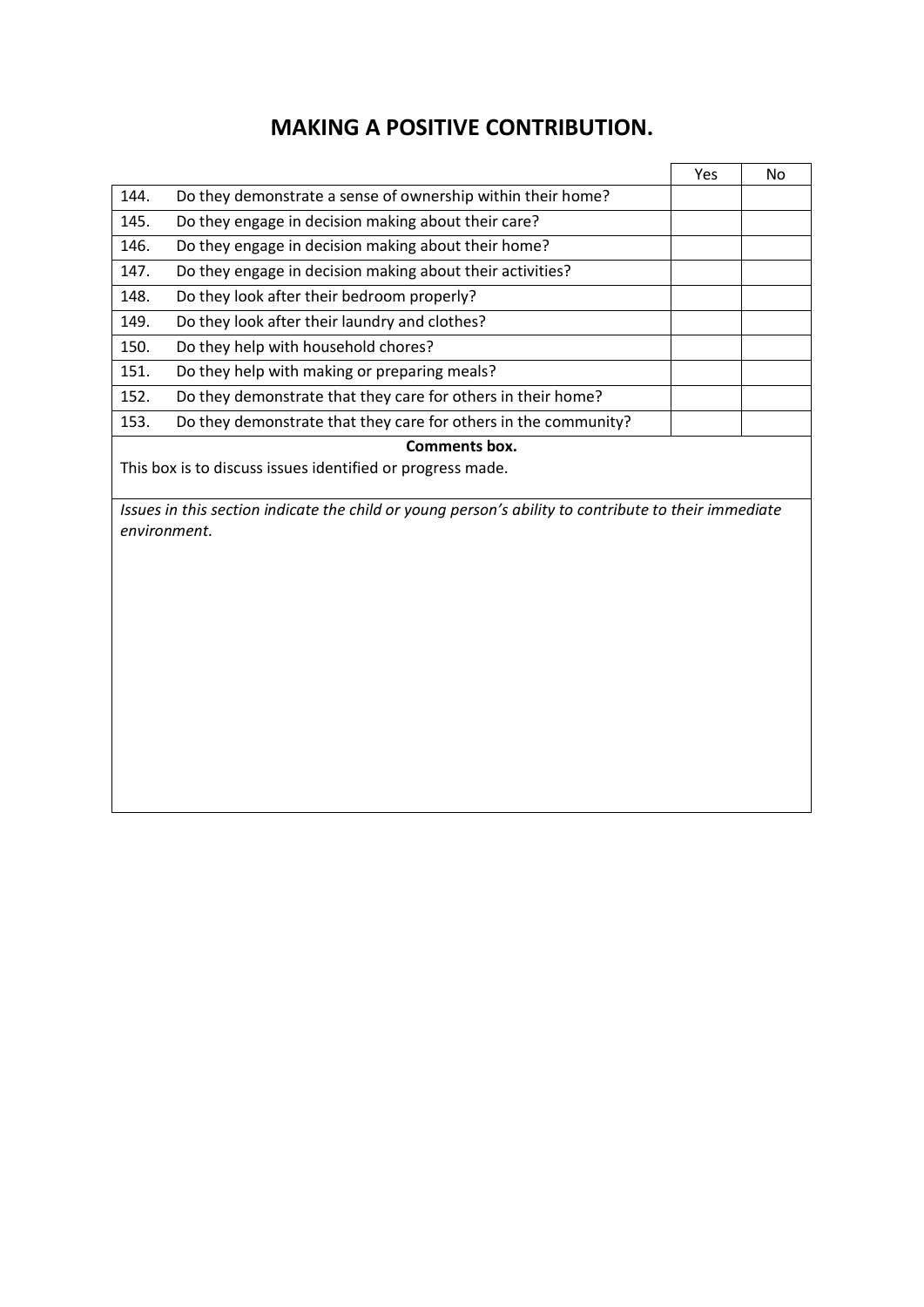### **ACHIEVING ECONOMIC WELL- BEING.**

|                                                                             |                                                                                                  | Yes | No |  |  |  |
|-----------------------------------------------------------------------------|--------------------------------------------------------------------------------------------------|-----|----|--|--|--|
| 154.                                                                        | Are they willing to learn and improve?                                                           |     |    |  |  |  |
| 155.                                                                        | Are they self organised?                                                                         |     |    |  |  |  |
| 156.                                                                        | Are they self motivated?                                                                         |     |    |  |  |  |
| 157.                                                                        | Are they able to be punctual?                                                                    |     |    |  |  |  |
| 158.                                                                        | Are they able to meet deadlines?                                                                 |     |    |  |  |  |
| 159.                                                                        | Are they able to demonstrate responsibility?                                                     |     |    |  |  |  |
| 160.                                                                        | Are they able to demonstrate reliability?                                                        |     |    |  |  |  |
| 161.                                                                        | Are they working positively towards an agreed plan?                                              |     |    |  |  |  |
| 162.                                                                        | Can they communicate effectively with different people?                                          |     |    |  |  |  |
| 163.                                                                        | Can they demonstrate a broad and varied vocabulary?                                              |     |    |  |  |  |
| 164.                                                                        | Do they appear to be making progress with their values?                                          |     |    |  |  |  |
| 165.                                                                        | Are they working towards independence?                                                           |     |    |  |  |  |
| 166.                                                                        | Are they honest?                                                                                 |     |    |  |  |  |
| 167.                                                                        | Can they identify UK currency and know its value?                                                |     |    |  |  |  |
| 168.                                                                        | Can they use a banking system?                                                                   |     |    |  |  |  |
| 169.                                                                        | Can they save and plan for future spending?                                                      |     |    |  |  |  |
| 170.                                                                        | Are they able to work with other agencies?                                                       |     |    |  |  |  |
| Comments box.<br>This box is to discuss issues identified or progress made. |                                                                                                  |     |    |  |  |  |
|                                                                             |                                                                                                  |     |    |  |  |  |
|                                                                             | Issues in this section indicate the ability of the child or young person to put their skills and |     |    |  |  |  |

*Issues in this section indicate the ability of the child or young person to put their skills and knowledge into practice and function in the world around them. This section is also relevant to children who will use these skills in preparation for the time they interact with the world around them, at any age, any stage, any setting.*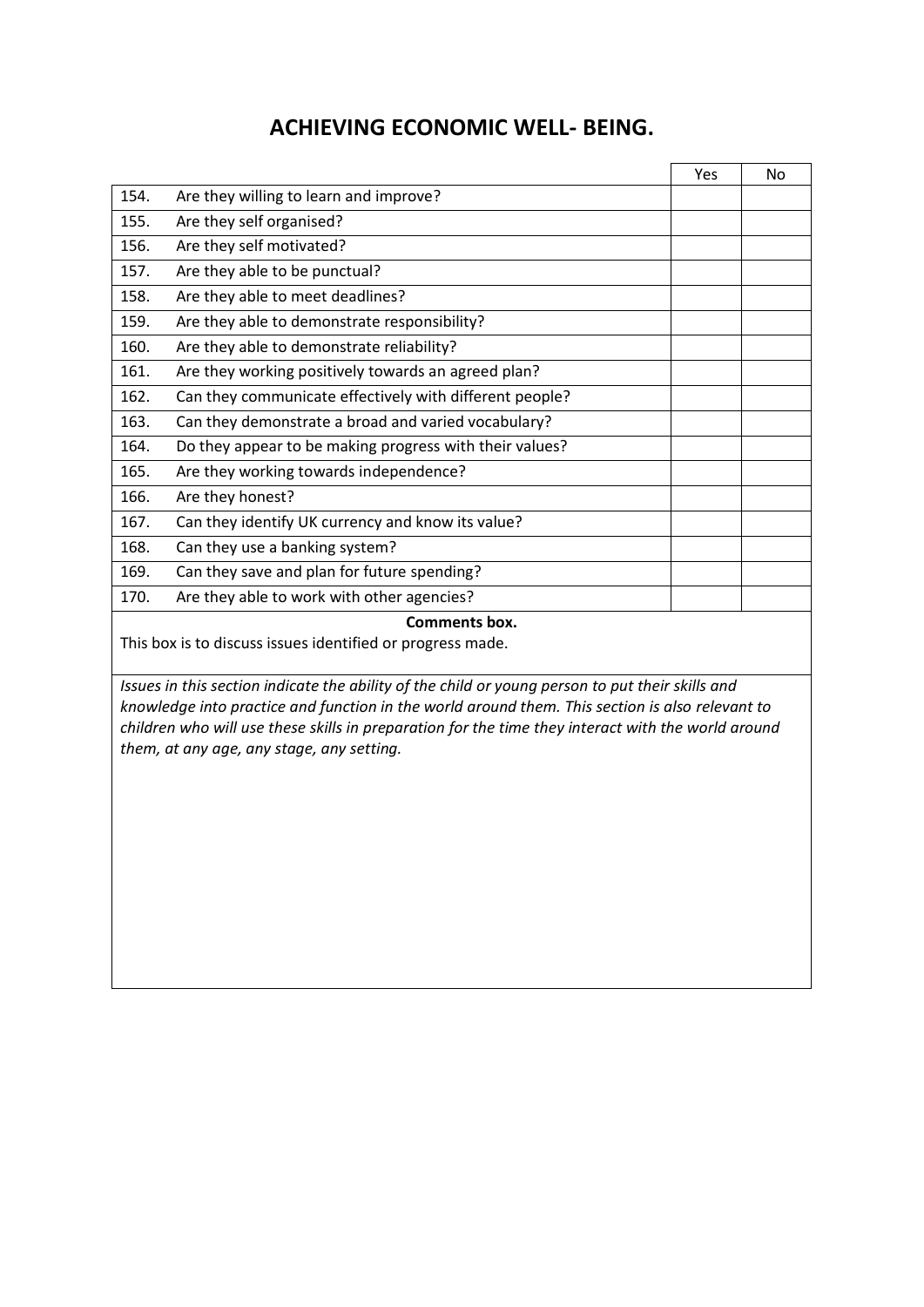### **ACTION PLAN.**

From the issues identified in the questions above, they generate a response of specific advice which forms the heading of further work or support to be given. Every action plan is different depending on the issues identified.

#### **Being Healthy**

1. Give attention to progress general health.

2. Ensure help is received to improve hearing.

3. Ensure help is received to improve vision.

4. Ensure help is received to improve dental issues.

5. Ensure help is received to improve issues around weight.

6. Ensure help is received to help with issues around height.

8. Help address issues related to wetting, bed wetting or incontinence.

9. Help address issues to do with soiling, smearing or incontinence.

10. Provide strategies to monitor and reduce accidents requiring medical attention.

11. Provide strategies that encourage and promote a good healthy diet.

12. Assess and monitor medication required to manage behaviour.

13. Provide education on the dangers of alcohol misuse and support to reduce the impact.

14. Provide education on the dangers of drug misuse and support to reduce impact.

15. Provide education on the dangers of substance misuse and support to reduce impact.

16. Provide education on the dangers of smoking and support to reduce impact.

17. Provide advice on the importance of vaccinations and arrange appointment with health care

professionals as appropriate.

#### **Being Safe**

18. Have in place strategies to help the home life become more stable.

19. Monitor and assess the suitability of the home life.

20. Address issues relating to vulnerability and cyber bullying.

21. Address issues relating to challenging behaviour that affects others.

22. Address issues relating to bullying and cyber bullying.

23. Provide strategies to help to control emotions.

24. Ensure they know how to seek appropriate help when needed.

25. Encourage them to be able to talk about their feelings with a trusted adult.

26. Provide emotional warmth and encourage appropriate responses.

27. Continue to encourage good relationships with carers.

28. Provide strategies that discourage temper tantrums and emotional outbursts.

29. Address a pre-occupation with violence.

30. Provide education on the dangers of starting fires.

31. Continue to address general emotional presentation.

32. Provide strategies that encourage them to share and take turns.

33. Provide strategies that appropriately address self harm issues.

34. Provide strategies that help them present as less vulnerable.

35. Provide strategies that help to increase resilience.

#### **Identity**

36. Provide strategies that encourage them to stand up for themselves appropriately.

37. Encourage and help develop a sense of their own culture.

38. Provide information in various forms and activities that promote an understanding of people from different cultures and backgrounds.

39. Encourage respect for people of different cultures and backgrounds. Challenge inappropriate beliefs and advise on legal consequences of such beliefs.

40. Provide religious education to ensure knowledge of at least 3 religions.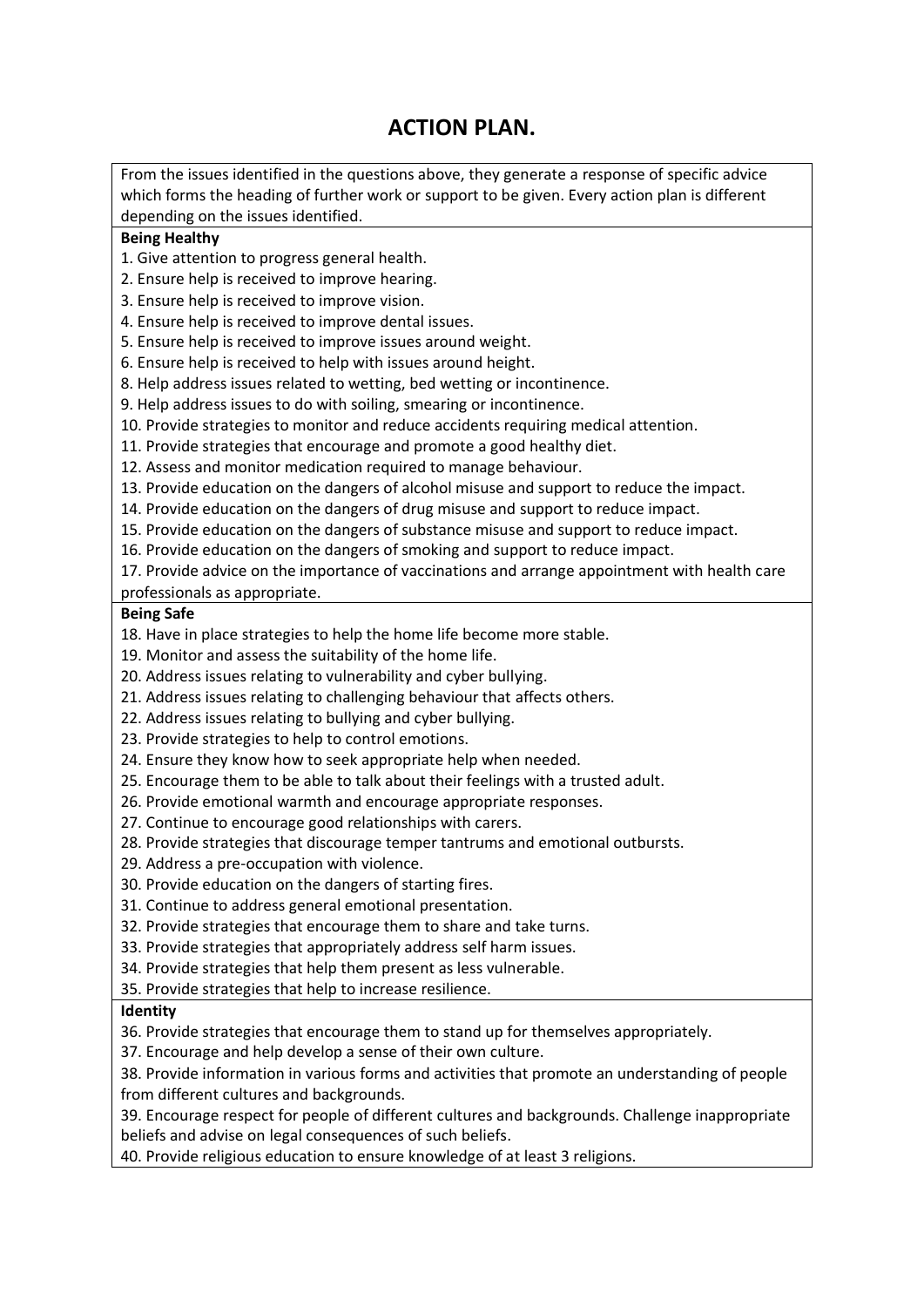41. Encourage respect for people with different faiths and beliefs. Challenge inappropriate beliefs and advise on the legal consequences of such beliefs.

42. Provide continuous assessment and monitoring along with information to help them understand the dangers of extremist views in their varying different forms.

43. Provide strategies that encourage them to take pride in their achievements.

44. Help them remember their full name, date of birth, address and postcode.

45. Help them remember their home (residential home) telephone number.

46. Provide information about how to stay safe online.

47. Provide regular reminders of the importance of staying safe online and ensure up to date risk assessment reflects the level of concern and stipulates any action required.

48. Provide strategies that encourage self confidence.

49. Provide strategies that encourage them to take pride in their appearance.

50. Provide activities that actively help to raise their self esteem.

#### **Family and Social Relationships**

51. Undertake family work to help them to be able to identify important relatives.

52. Provide strategies that improve sexual knowledge and encourage appropriate behaviour.

53. Provide appropriate sex education.

54. Provide strategies that encourage consideration for others and promote empathy.

55. Help them understand the importance of consent to a sexual relationship.

56. Provide information on the age of consent.

57. Help them understand how the age of consent may vary depending on vulnerability and responsibility.

58. Encourage building relationships with safe and positive friends.

59. Provide strategies that encourage appropriate behaviour around animals.

60. Help with issues that may inhibit relationships with siblings and family members.

61. Encourage respect for people of both sexes. Challenge inappropriate beliefs and advise on the legal consequences of such beliefs.

62. Encourage respect for people of different sexual orientations. Challenge inappropriate beliefs and advise on the legal consequences of such beliefs.

63. Encourage respect for people who may have changed their gender. Challenge inappropriate beliefs and advise on the legal consequences of such beliefs.

64. Provide information on marriage and civil partnerships.

65. Encourage respect for those in marriage or civil partnership. Challenge inappropriate beliefs and advise on legal consequences of such beliefs.

66. Encourage respect for people of all ages. Challenge inappropriate beliefs and advise on legal consequences of such beliefs.

67. Encourage respect for people with a disability. Challenge inappropriate beliefs and advise on legal consequences of such beliefs.

68. Encourage respect for women who are pregnant. Challenge inappropriate beliefs and advise on legal consequences of such beliefs.

69. Encourage appropriate relationships with peers in their community.

70. Encourage building trust with those responsible for their day to day care.

71. Encourage appropriate relationships with peers at school, college or workplace.

72. Review home visit arrangements and look to find ways of overcoming difficulties.

73. Address any issues that may negatively impact on home visit arrangements.

74. Address any issues arising from home visits.

75. Address any issues that may impact on their ability to be relaxed during home visits.

76. Provide strategies that promote the development of appropriate attachment.

77. Provide strategies that reduce the assessed level of risk to them.

78. Provide strategies that attempt to reduce the level of risk from them.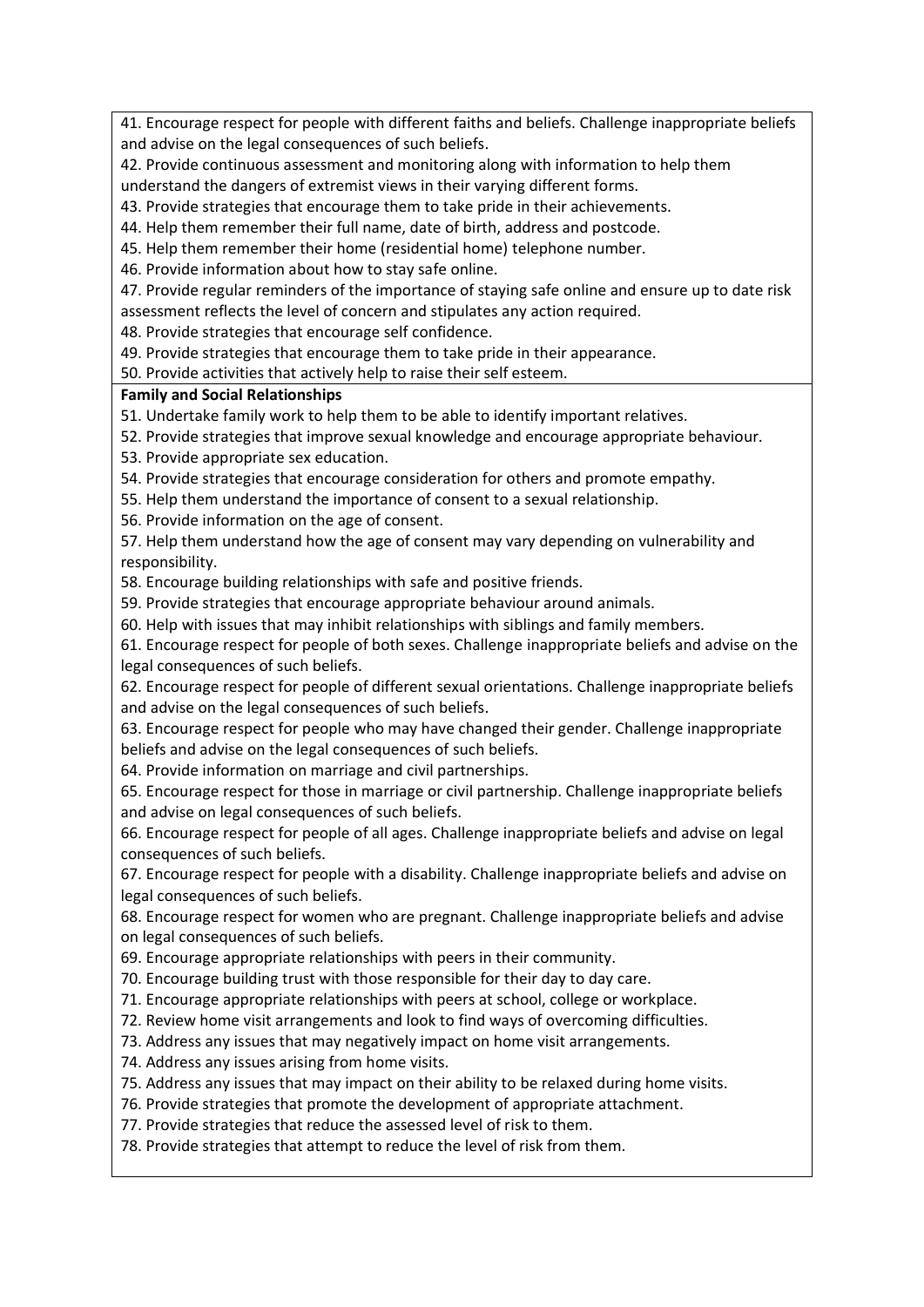#### **Social Presentation**

79. Provide strategies that encourage them to be able relate differently and appropriately to different adults.

80. Provide strategies that encourage them to behave appropriately with peers outside of their home.

- 81. Encourage self confidence and appropriate openness with adults.
- 82. Encourage appropriate interactions with peers.
- 83. Encourage self awareness.
- 84. Encourage awareness of others.
- 85. Challenge inappropriate language and behaviour.
- 86. Provide strategies that encourages them to value appropriate adult attention.
- 87. Discourage them from being over friendly with strangers and explain the reasons why.
- 88. Promote good manners at home.
- 89. Promote good manners in public.
- 90. Promote the need for a good social presentation.
- 91. Encourage opportunities to learn good table manners.
- 92. Give regular reminders to say please and thank you.

#### **Self Care**

- 93. Encourage self care skills and high standards of personal hygiene.
- 94. Provide regular reminders of the need to be aware of personal dangers.
- 95. Encourage involvement in the preparation of meals.
- 96. Encourage to look after their belongings.
- 97. Encourage self reliance for varying weather conditions.

#### **Enjoying and Achieving**

- 98. Encourage motivation to be involved in recreational activities.
- 99. When appropriate, look to encourage the involvement of recreational activities

#### independently.

#### **General Knowledge**

- 100. Help to improve numerical skills.
- 101. Encourage regular exercises that help them learn their times tables up to 12.
- 102. Help to improve literacy skills.
- 103. Encourage them to write their name and address.
- 104. Encourage them to read for an hour a week.
- 105. Help them learn the countries that make up the United Kingdom and their capital cities.
- 106. Provide information on the flags of the world.
- 107. Help them be able to identify the 7 continents of the world.
- 108. Help them be able to read a basic map.
- 109. Encourage motivation to learn significant dates from history prior to 1900.
- 110. Encourage to learn significant dates between 1900 and 1999.
- 111. Encourage to learn significant dates after 2000.
- 112. Help them learn left from right.
- 113. Help them learn to swim 25 metres or more.
- 114. Help them pass a cycling proficiency test.
- 115. Help them learn how to cross the road safely.
- 116. Help them be able to read a bus / train timetable.
- 117. Help them learn basic IT skills.
- 118. Provide advice on the importance of regulating screen time.
- 119. Provide advice and encouragement / strategies to self regulate screen time.
- 120. Help to identify colours correctly or provide information on colour blindness if necessary.
- 121. Encourage use of a calendar as a measure of time, helping them insert key dates in their life.
- 122. Help them be able to tell digital and analogue time.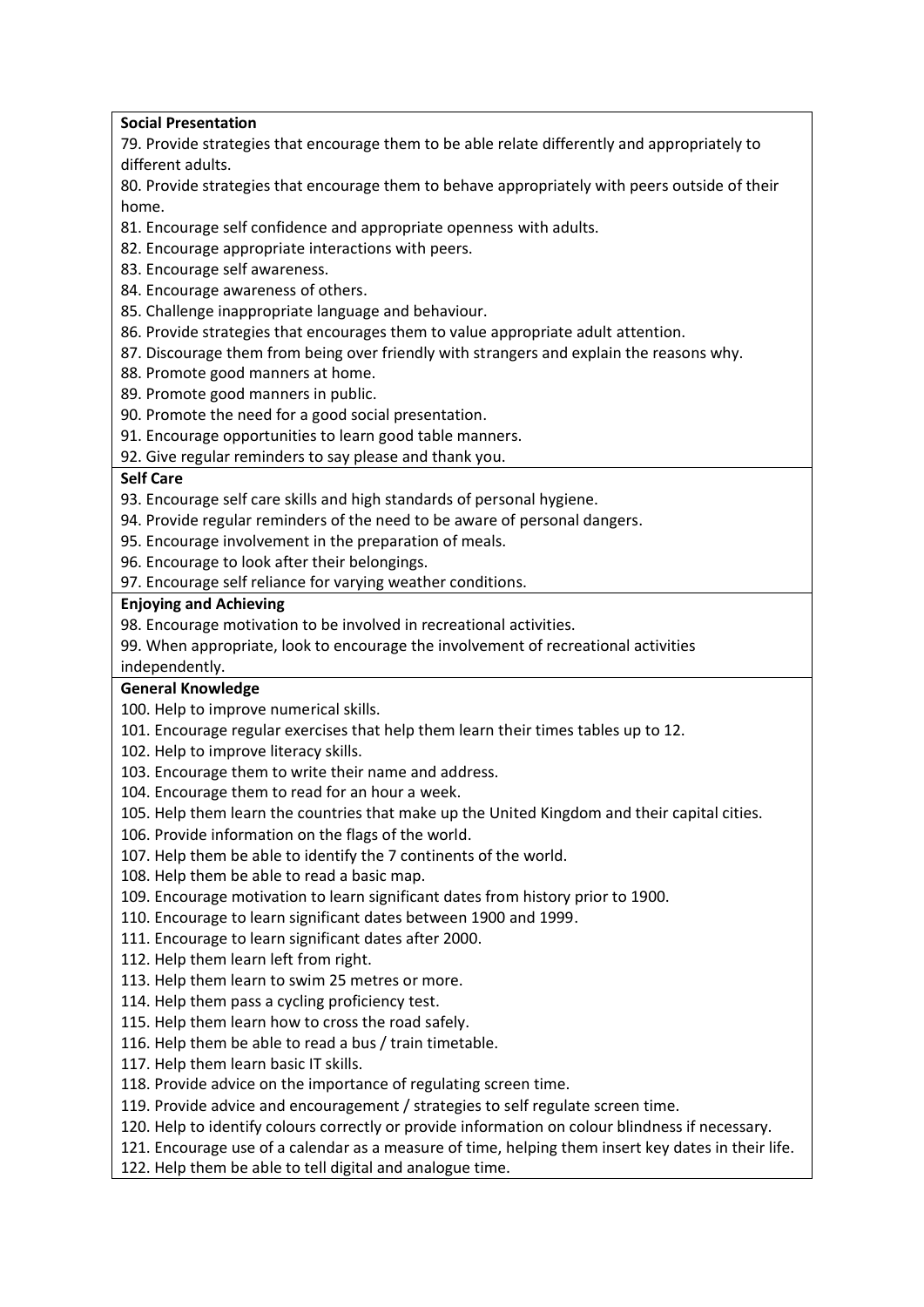123. Inform them who the current Prime Minister is.

124. Inform them where the Prime Minister resides.

125. Inform them who is Head of State.

126. Inform them where the Head of State resides.

127. Encourage an awareness of current affairs.

128. Encourage to follow areas of appropriate interest independently.

129. Provide advice that laws are in place to protect everyone.

130. Put strategies in place to encourage respect for the rule of law.

#### **Education - Training - Employment**

131. Engage in education / training or employment.

132. Encourage motivation to attend willingly and regularly.

133. Encourage them to be motivated to get themselves up and ready on a morning and address issues that may negatively impact on this.

134. Provide strategies to encourage self reliance and motivate them to be able to leave the home properly equipped for the day.

135. Encourage to positively engage in their day time occupation.

136. To help make progress in their day time occupation.

137. Encourage to build positive relationships with teachers / instructors / employers and address any issues that may negatively impact on this.

138. Ensure they receive appropriate careers advice.

139. Put strategies in place to encourage listening to instructions.

140. Put strategies in place to encourage following instructions.

141. Create opportunities to be part of a team.

142. Put strategies in place to encourage independent work.

143. Put strategies in place to encourage positive influence on others and leading by example.

#### **Making a Positive Contribution**

144. Provide strategies that promote a sense of ownership within the home.

145. Encourage them to be involved in decision making about their care.

146. Encourage them to be involved in decision making about their home.

147. Encourage them to be involved in decision making about their activities.

148. Encourage them to look after their bedroom properly.

149. When appropriate, encourage them to look after and launder their own clothes.

150. Encourage them to help with household chores.

151. Encourage them to help with the preparation of evening meals.

152. Encourage the thinking of others and for this to be demonstrated in the home.

153. Encourage the thinking of others and for this to be demonstrated for those outside of the

### home.

**Achieving Economical Well-being** 

154. Encourage motivation to want to learn and improve.

155. Encourage motivation to be self organised.

156. Encourage self motivation.

157. Encourage to be punctual.

158. Encourage to be able to meet deadlines.

159. Provide opportunities to be able to demonstrate responsibility.

160. Encourage opportunities to be able to demonstrate reliability.

161. Provide strategies that encourage motivation to work towards an agreed plan.

162. Provide strategies that encourage effective communication between different people.

163. Provide strategies that encourage the use of a broad and varied vocabulary.

164. Consider how the use of values language and our environment can promote ethical intelligence.

165. Consider ways of encouraging working towards independence.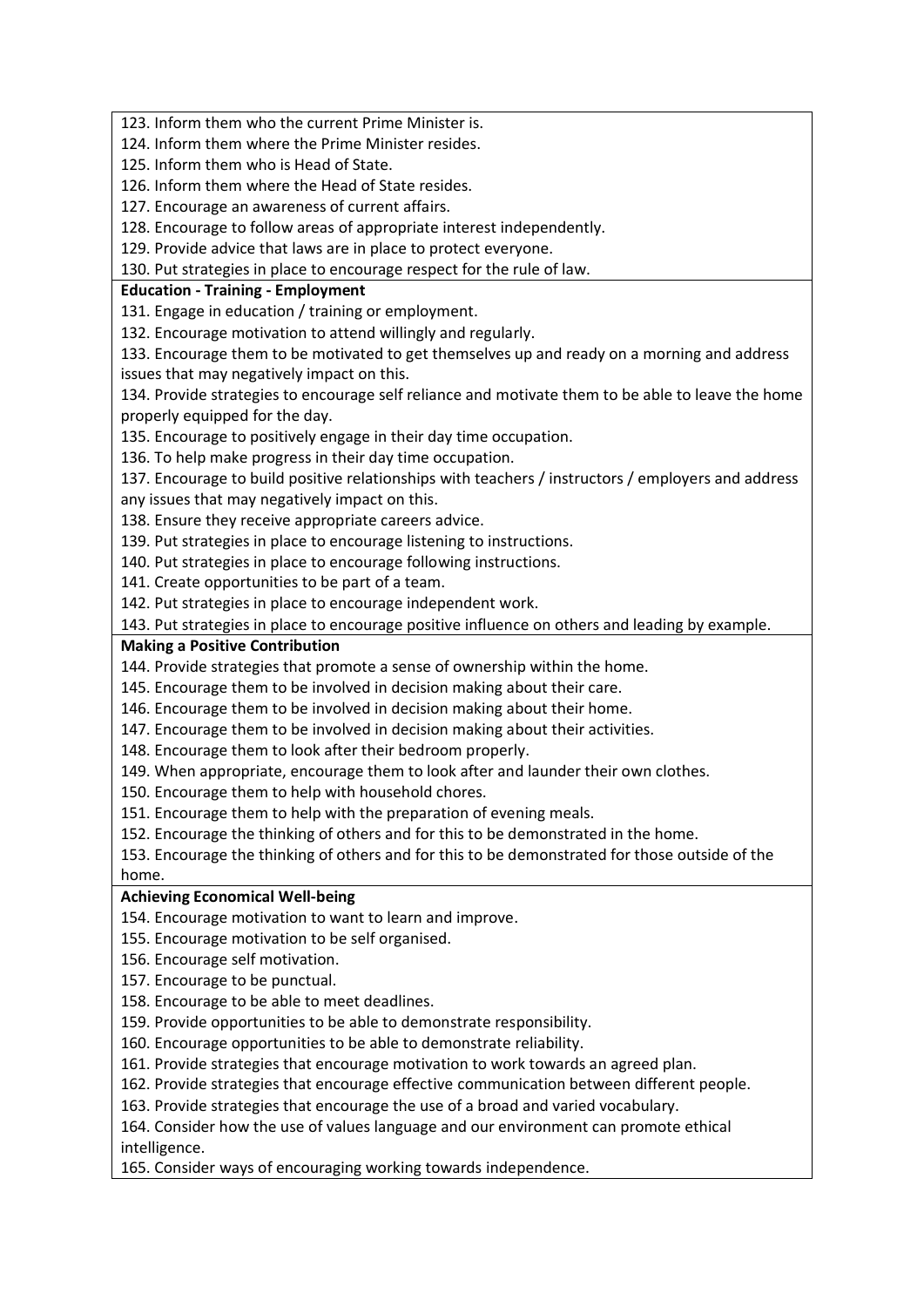166. Provide regular reminders of the importance of honesty.

- 167. Help them learn to identify UK currency and its value.
- 168. Help set up and use a bank account or system.
- 169. Encourage to save and plan for future spending.
- 170. Encourage responsiveness to working with other agencies.

### Example

Each issue identified is recorded to produce data on progress made over time. The progress is displayed in the table below.

| Number of<br>issues<br>identified                          | <b>Review</b><br>Date |                | Review<br><b>Date</b> |                | <b>Review</b><br>Date |                | <b>Review</b><br>Date |                | <b>Review</b><br>Date |                | <b>Review Date</b> |                | <b>Review Date</b> |                | <b>Review Date</b> |                |
|------------------------------------------------------------|-----------------------|----------------|-----------------------|----------------|-----------------------|----------------|-----------------------|----------------|-----------------------|----------------|--------------------|----------------|--------------------|----------------|--------------------|----------------|
|                                                            | 12/10/18              |                | 01/03/19              |                | 03/10/19              |                | 05/02/20              |                | 07/09/20              |                | 02/03/21           |                |                    | 23/06/21       |                    | 29/12/21       |
| Health                                                     | 9                     | 3              | 11                    | $\mathbf{1}$   | 13                    | 3              | 16                    | $\mathbf{1}$   | 15                    | $\overline{2}$ | 15                 | $\overline{2}$ | 14                 | $\overline{3}$ | 17                 | $\mathbf{0}$   |
| <b>Emotional</b><br>and<br>behavioural<br>development      | 5                     | 12             | 10                    | $\overline{7}$ | 13                    | 5              | 11                    | $\overline{7}$ | 14                    | 4              | 12                 | 6              | 14                 | $\overline{4}$ | 16                 | $\overline{2}$ |
| Identity                                                   | 8                     | 6              | 11                    | 3              | 13                    | 3              | 12                    | 3              | 12                    | 3              | 13                 | $\overline{2}$ | 14                 | $\mathbf{1}$   | 14                 | $\mathbf{1}$   |
| <b>Family and</b><br><b>Social</b><br><b>Relationships</b> | 9                     | 9              | 16                    | $\overline{2}$ | 11                    | 12             | 24                    | $\overline{4}$ | 19                    | 9              | 23                 | 5              | 25                 | $\overline{3}$ | 25                 | 3              |
| Social<br>Presentation                                     | 11                    | $\overline{2}$ | 11                    | $\overline{2}$ | 10                    | 3              | 12                    | $\overline{2}$ | 12                    | $\overline{2}$ | 12                 | $\overline{2}$ | 12                 | $\overline{2}$ | 12                 | $\overline{2}$ |
| <b>Self Care</b>                                           | $\overline{2}$        | $\mathbf{1}$   | 3                     | $\overline{0}$ | $\overline{2}$        | $\overline{1}$ | 3                     | $\overline{2}$ | 3                     | $\overline{2}$ | 5                  | $\overline{0}$ | 5                  | $\overline{0}$ | 5                  | $\overline{0}$ |
| Recreation                                                 | $\overline{2}$        | $\mathbf{0}$   | $\mathbf{1}$          | $\mathbf{1}$   | $\overline{2}$        | $\overline{0}$ | $\mathbf 1$           | $\mathbf{1}$   | $\mathbf 1$           | $\mathbf{1}$   | $\mathbf 1$        | $\mathbf{1}$   | $\overline{2}$     | $\overline{0}$ | $\overline{2}$     | $\mathbf 0$    |
| General<br>Knowledge                                       | 12                    | 12             | 22                    | $\overline{2}$ | 22                    | 6              | 28                    | 3              | 28                    | 3              | 29                 | $\overline{2}$ | 29                 | $\overline{2}$ | 29                 | $\overline{2}$ |
| <b>Education -</b><br>Training -<br><b>Employment</b>      | 9                     | $\overline{4}$ | 13                    | $\overline{0}$ | 12                    | $\overline{1}$ | 13                    | $\overline{0}$ | 12                    | $\overline{1}$ | 13                 | $\overline{0}$ | 13                 | $\overline{0}$ | 13                 | $\overline{0}$ |
| Making a<br>positive<br>contribution                       | 7                     | 3              | 10                    | $\mathbf 0$    | 9                     | $\overline{1}$ | 10                    | $\overline{0}$ | 9                     | $\mathbf{1}$   | 10                 | $\overline{0}$ | 10                 | $\overline{0}$ | 10                 | $\mathbf{0}$   |
| <b>Achieving</b><br>Economical<br>Well-being               | 6                     | 8              | 13                    | $\mathbf{1}$   | 10                    | 4              | 13                    | $\overline{4}$ | 14                    | 3              | 13                 | $\overline{4}$ | 14                 | 3              | 15                 | $\overline{2}$ |
| <b>Total</b><br>number of                                  | 80                    | 60             | 121                   | 19             | 117                   | 39             | 143                   | 27             | 139                   | 31             | 146                | 24             | 152                | 18             | 158                | 12             |
| issues<br>identified                                       | 140                   |                | 140                   |                | 156                   |                | 170                   |                | 170                   |                | 170                |                | 170                |                | 170                |                |
| <b>Positivity</b><br>Percentage                            | 57%                   |                | 86%                   |                | 75%                   |                | 84%                   |                | 81%                   |                | 85%                |                |                    | 89%            |                    | 92%            |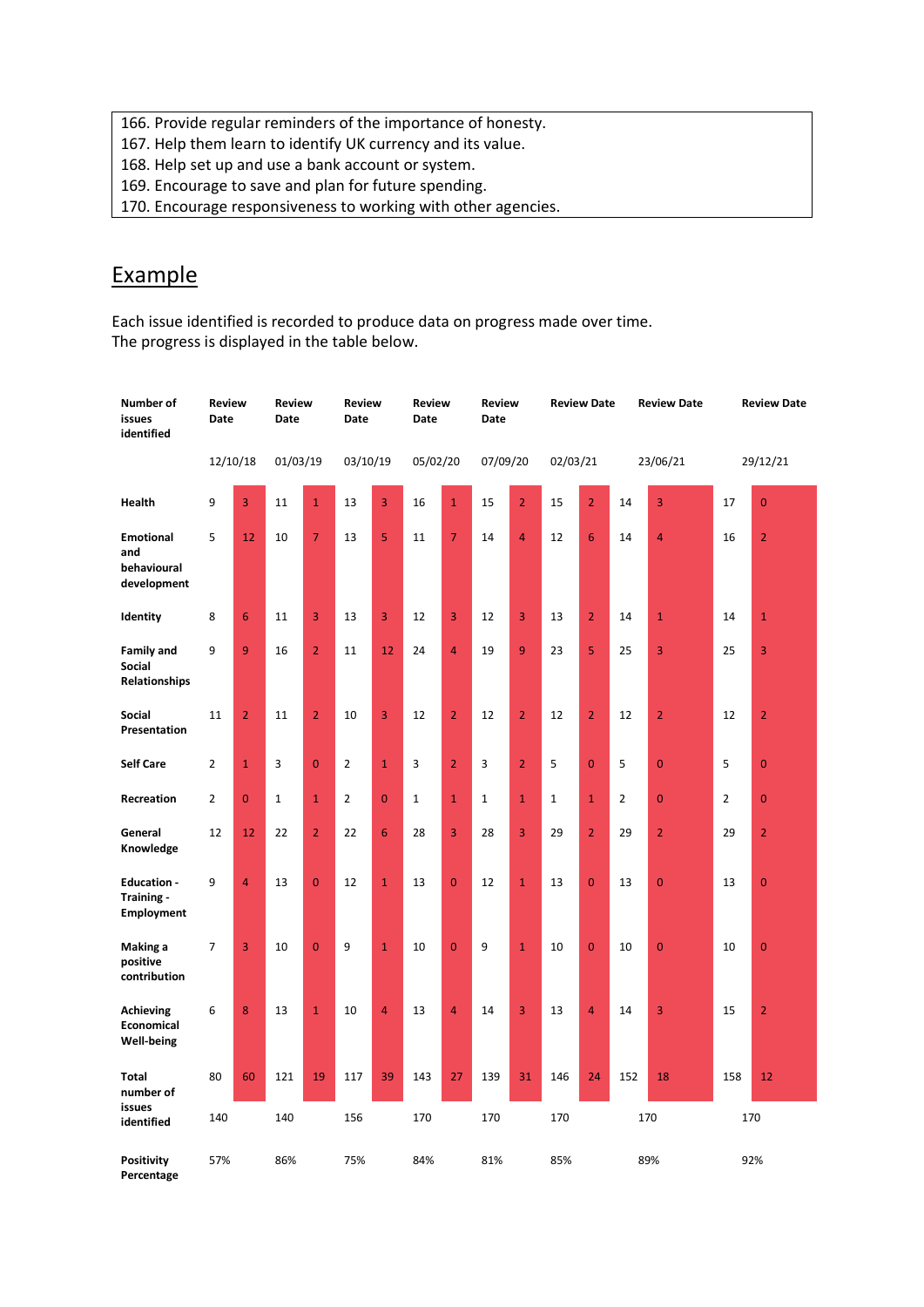#### **VALUES.**

Aristotle and the Golden Mean.

Aristotle believed that being morally good meant striking a balance between two vices. You could have a vice of deficiency or of excess.

| <b>VICE</b> | VIRTUE    | <b>VICE</b>   |
|-------------|-----------|---------------|
| Deficiency  | The ideal | <b>Excess</b> |

Below is a list of values with the virtue in the centre in the green area. The vices are the polar opposite. The ideal is to be in the centre ground of the green area. Amber gives concern, red highly concerning. This is listed with a score to each cell. The lower the score the higher the virtues.

|                  |                         |                    |                               | <sup>0</sup> - Two numbers can be selected for each value. Lower scores inclicate higher demonstration of values. |              |                |               |                           |
|------------------|-------------------------|--------------------|-------------------------------|-------------------------------------------------------------------------------------------------------------------|--------------|----------------|---------------|---------------------------|
| Hypocritical     |                         | <b>Integrity</b>   |                               |                                                                                                                   | Deceitful    |                |               |                           |
| $\bullet$        | $3 - 2$                 |                    | к                             | $\bullet$                                                                                                         | $\mathbf{1}$ |                | $2 - 1 - 1$   | $\blacktriangleleft$      |
| Setfish          |                         |                    | Kind<br>Buys favour / Bribery |                                                                                                                   |              |                |               |                           |
| $\sim$           |                         | $3 - 2$            | т.                            | $\bullet$                                                                                                         | $\mathbf{1}$ | $\mathbf{z}$   | $\mathbf{1}$  | $\sim$ 4.1                |
| Cowardly         |                         |                    |                               | Courageous                                                                                                        |              |                |               | Reckless                  |
| $\sim$           | $\mathbf{a}$            | э.                 | $\mathbb{R}^n$                | <b>CONTRACTOR</b>                                                                                                 | $\mathbf{T}$ | $\mathbf{a}$   | 35            | $-4$                      |
| Neglectful       |                         |                    |                               | Respectful                                                                                                        |              |                |               | <b>Excessive flattery</b> |
|                  | <b>CALL STATE STATE</b> |                    | х.                            | <b>CONTRACTOR</b>                                                                                                 | п.           | 2 <sup>2</sup> | <b>Barnet</b> | $-4$                      |
| Irresponsible    |                         |                    |                               | Responsible                                                                                                       |              |                |               | <b>Worries</b>            |
|                  |                         |                    | $\mathbf{E}$                  | $-0.$                                                                                                             |              |                |               | $\sim$                    |
| Sad              |                         |                    |                               | Happy                                                                                                             |              |                |               | Guillible                 |
| $\sim$           | $\mathbf{a}$            | <b>Participate</b> | r.                            | $-0$                                                                                                              | ×            | э.             | $\mathbf{1}$  | $\left( 4\right)$         |
| Negligent        |                         |                    |                               | Nurturing                                                                                                         |              |                |               | Overindulging             |
| $\sim$           |                         | $3 - 2$            | ×.                            | $\bullet$                                                                                                         | ×.           | $\mathbf{z}$   | $3 -$         | $-4$                      |
| Passive          |                         |                    |                               | Assertive                                                                                                         |              |                |               | Aggressive                |
|                  |                         |                    | $\mathbf{E}$                  | $\bullet$                                                                                                         | $\mathbf{v}$ | 2.             | $\mathbf{I}$  | $\sim$ 4.1                |
| <b>Dishonest</b> |                         |                    | Honest<br>inconsiderate       |                                                                                                                   |              |                |               |                           |
| $\sim$           |                         | $3 - 2$            | х.                            | $\bullet$                                                                                                         | л.           | a.             | $1 -$         | <b>Contract</b>           |
| Hateful          |                         |                    |                               | Friendly                                                                                                          |              |                |               | Clingy, Needy             |
| $\sim$           | $\mathbf{B}$            | ×.                 | r.                            | $\bullet$                                                                                                         | х.           | a.             | 3<            | $-4$                      |
| Insensitive      |                         |                    |                               | Empathetic                                                                                                        |              |                |               | Overly Sympathetic        |
| $\sim$           |                         | $3 - 2$            |                               | $\bullet$                                                                                                         | x.           |                | $17-7$        | $-4$                      |
| Impatient        |                         |                    |                               | <b>Patient</b>                                                                                                    |              |                |               | <b>Hesitant</b>           |
| $\sim$           | o.                      |                    | t.                            | $\alpha$                                                                                                          | ×            | a.             | 11            | $-4$                      |
| Critical         |                         |                    |                               | Grateful                                                                                                          |              |                |               | Overly familiar           |
| $\sim$           | <b>SECTION</b>          | -2                 | t.                            | $\mathbf{0}$                                                                                                      | $\mathbf{r}$ | э.             | 1000          | $\sim$ 40                 |
| Naive            |                         |                    |                               | Trustworthy                                                                                                       |              |                |               | Negligent                 |
|                  | 4.13.732                |                    | $1 -$                         | $\blacksquare$                                                                                                    |              | $2 - 1$        | $3.7-$        | $\sim$ 4.1                |

### **Values Assessment**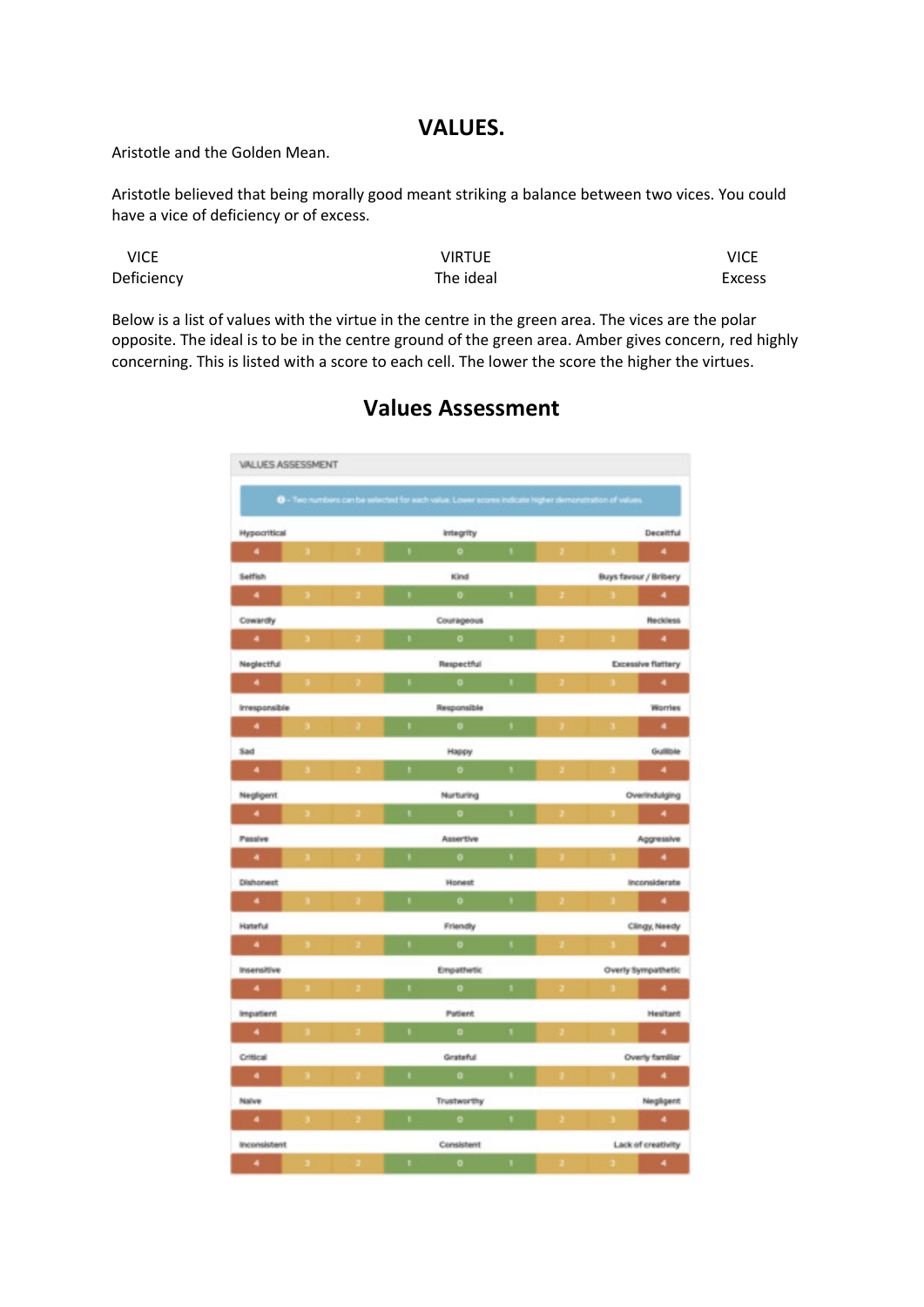|                         |                     |                   |                                  | O - Two numbers can be selected for each value. Lower scores indicate higher demonstration of values. |    |                         |                       |                           |
|-------------------------|---------------------|-------------------|----------------------------------|-------------------------------------------------------------------------------------------------------|----|-------------------------|-----------------------|---------------------------|
| Hypocritical            |                     |                   |                                  | Integrity                                                                                             |    |                         |                       | Deceitful                 |
| 14.1                    |                     | $\overline{z}$    |                                  | $\alpha$                                                                                              | т. | $\overline{2}$          |                       | $-4$                      |
| Selfish                 |                     |                   |                                  | Kind                                                                                                  |    |                         | Buys favour / Bribery |                           |
| $\mathbf{A}=\mathbf{0}$ |                     |                   | 1                                | $\circ$                                                                                               | 1  |                         |                       | $-4$                      |
| Cowardly                |                     |                   |                                  | Courageous                                                                                            |    |                         |                       | <b>Reckless</b>           |
| $\sim$                  |                     |                   | 1                                | $\alpha$ .                                                                                            | п. | $\overline{\mathbf{z}}$ |                       | $\sim$                    |
| Neglectful              |                     |                   |                                  | Respectful                                                                                            |    |                         |                       | <b>Excessive flattery</b> |
| $4 - 3 -$               |                     |                   | 1                                | $\bullet$                                                                                             |    | $\overline{\mathbf{z}}$ |                       | $-4.$                     |
| Irresponsible           |                     |                   |                                  | Responsible                                                                                           |    |                         |                       | <b>Worries</b>            |
| $\sim$                  |                     | 2                 |                                  | $\Omega$                                                                                              | т  | $\overline{\mathbf{z}}$ |                       | $-4-$                     |
| Sad                     |                     | Gullible<br>Happy |                                  |                                                                                                       |    |                         |                       |                           |
| $4 -$                   |                     |                   |                                  | $\bullet$                                                                                             |    | $\overline{\mathbf{z}}$ |                       | $-4 -$                    |
| Negligent               |                     |                   | Nurturing<br>Overindulging       |                                                                                                       |    |                         |                       |                           |
| <b>A</b> 1              |                     | 2                 |                                  | $\alpha$                                                                                              | л. | $\overline{\mathbf{z}}$ |                       | $-4$                      |
| Passive                 |                     |                   |                                  | Assertive                                                                                             |    |                         |                       | Aggressive                |
| <b>ALCOHOL:</b>         |                     | 2                 |                                  | $\sim$ 0                                                                                              | ٠  | $\overline{2}$          |                       | $-4-$                     |
| <b>Dishonest</b>        |                     |                   |                                  | Honest                                                                                                |    |                         |                       | Inconsiderate             |
| $4 -$                   |                     | 2                 |                                  | $\overline{O}$                                                                                        | 1. |                         |                       | $-42$                     |
| Hateful                 |                     |                   |                                  | Friendly                                                                                              |    |                         |                       | Clingy, Needy             |
| $\sim$                  |                     |                   | 1                                | $\bullet$                                                                                             | 1  |                         |                       | $\sim$                    |
| Insensitive             |                     |                   | Empathetic<br>Overly Sympathetic |                                                                                                       |    |                         |                       |                           |
| $\overline{4}$          | $\mathbf{B}$        |                   |                                  | $\bullet$                                                                                             | т  | $\mathbf{2}$            |                       | $-4$                      |
| Impatient               | Patient<br>Hesitant |                   |                                  |                                                                                                       |    |                         |                       |                           |
| $-4 -$                  | з.                  | 2.                |                                  | $\bullet$                                                                                             | ٠  | $\overline{\mathbf{z}}$ |                       | $-4$                      |
| Critical                |                     |                   |                                  | Grateful                                                                                              |    |                         |                       | Overly familiar           |
| $\mathcal{A}$ .         |                     |                   | 1                                | $\bullet$                                                                                             | ı  |                         |                       | $\sim$ 4.                 |
| Naive                   |                     |                   |                                  | Trustworthy                                                                                           |    |                         |                       | Negligent                 |
| $-4$                    |                     | $\mathbf{z}$      | т                                | $\bullet$                                                                                             | T. | $\bar{z}$               |                       | $-4$                      |
| Inconsistent            |                     |                   | Lack of creativity<br>Consistent |                                                                                                       |    |                         |                       |                           |

## Example of a completed Values Assessment Chart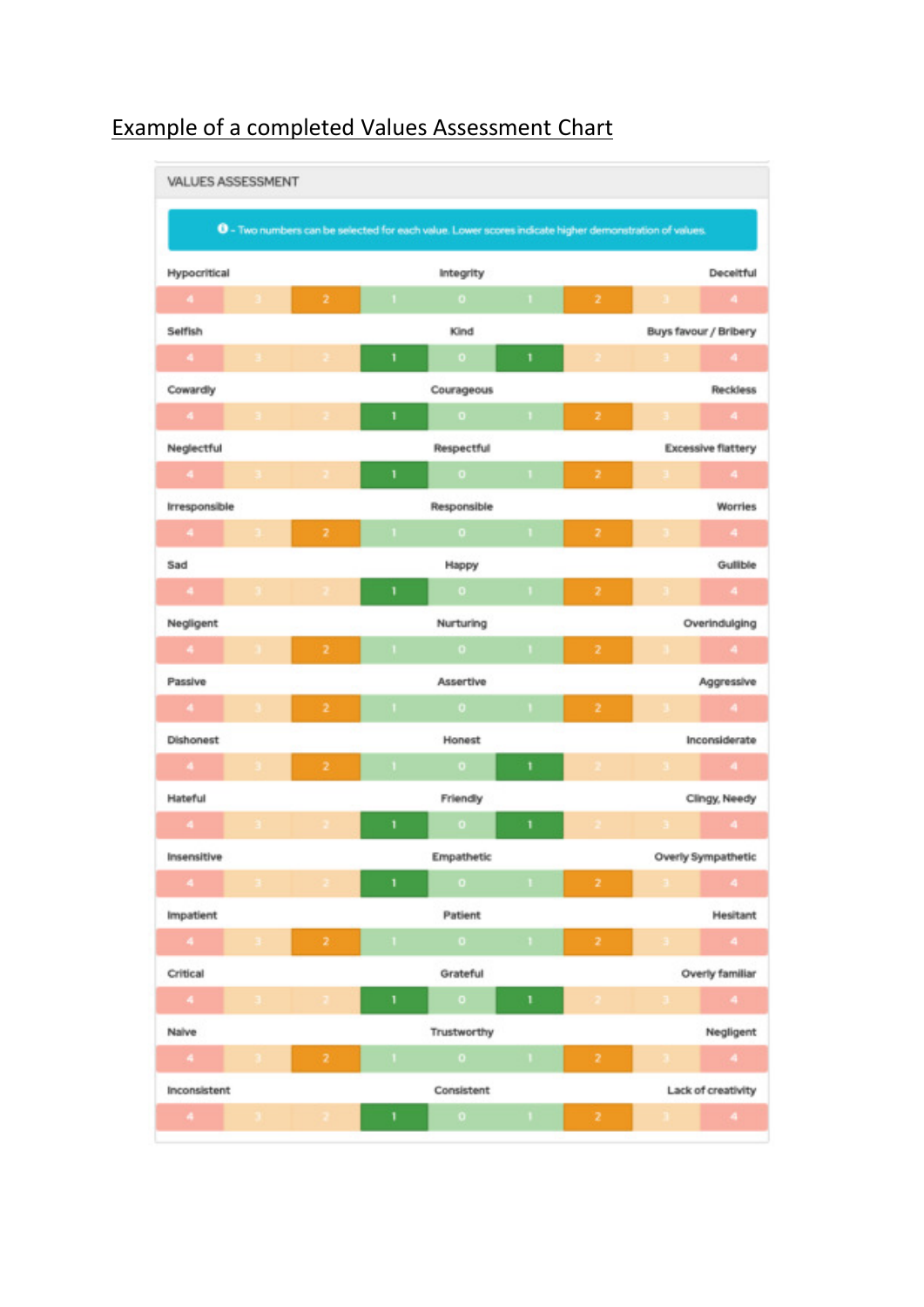| <b>Values</b><br><b>Assessment</b> | Review<br>Date           | Review<br>Date | Review<br>Date | Review<br>Date | Review<br>Date | Review<br>Date | Review<br>Date | Review<br>Date |
|------------------------------------|--------------------------|----------------|----------------|----------------|----------------|----------------|----------------|----------------|
|                                    | 12/10/18                 | 01/03/19       | 03/10/19       | 05/02/20       | 07/09/20       | 02/03/21       | 23/06/21       | 29/12/21       |
| Integrity                          | $\overline{\phantom{a}}$ | 2/2            | 2/2            | 3/3            | $3/ -$         | 2/3            | 2/2            | 2/2            |
| Kind                               | $\sim$                   | $-13$          | 1/2            | $-14$          | $-14$          | 1/3            | 1/1            | 1/1            |
| Courageous                         | $\sim$                   | 3/4            | 2/2            | $-14$          | $-13$          | 1/3            | 1/2            | 1/2            |
| Respectful                         | $\sim$                   | 3/3            | $-/1$          | 3/1            | $21 -$         | 3/2            | 1/2            | 1/2            |
| Responsible                        | $\sim$                   | 3/3            | $-13$          | 3/3            | $21 -$         | 3/3            | 2/2            | 2/2            |
| Happy                              | $\sim$                   | 1/4            | $2/-$          | $-11$          | $-11$          | 1/3            | 1/2            | 1/2            |
| Nurturing                          | $\sim$                   | $1/-$          | $-12$          | $21 -$         | $21 -$         | 2/2            | 2/2            | 2/2            |
| <b>Assertive</b>                   | $\sim$                   | $41 -$         | $-11$          | $-12$          | $-11$          | $21 -$         | 2/2            | 2/2            |
| Honest                             | $\sim$                   | $-12$          | 2/1            | 2/2            | 2/2            | 1/2            | 2/1            | 2/1            |
| Friendly                           | $\sim$                   | $-13$          | 1/3            | $-12$          | $-11$          | 1/2            | 1/1            | 1/1            |
| Empathetic                         | $\sim$                   | $1/-$          | $1/ -$         | $2/ -$         | $2/-$          | 2/2            | 1/2            | 1/2            |
| Patient                            | $\sim$                   | $31 -$         | 2/3            | 4/3            | $21 -$         | 3/2            | 2/2            | 2/2            |
| Grateful                           | $\sim$                   | $-11$          | $1/-$          | $-11$          | $21 -$         | 2/2            | 1/1            | 1/1            |
| Trustworthy                        | $\sim$                   | 3/1            | $21 -$         | 2/2            | $21 -$         | 3/2            | 2/2            | 2/2            |
| Consistent                         | $\sim$                   | $3/-$          | 1/3            | 3/2            | 2/2            | 2/3            | 1/2            | 1/2            |
| Total                              | ٥                        | 53             | 40             | 54             | 35             | 63             | 48             | 48             |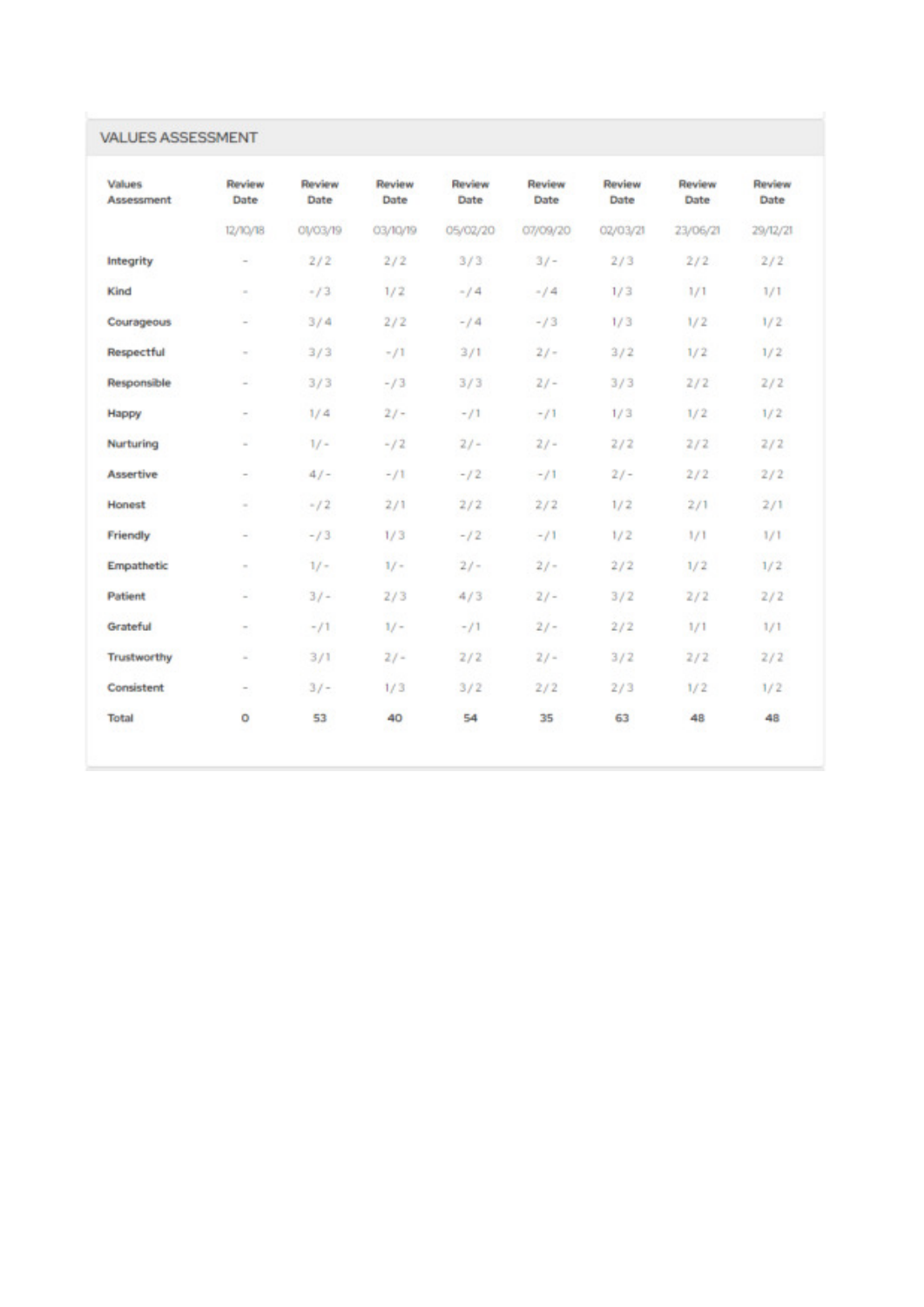The system automatically generates a certificate of competence.

Your own school or organisation logo can be used.

| PearTree                          |                |
|-----------------------------------|----------------|
|                                   | Certificate of |
| Personal Holistic Competence for: |                |
|                                   | Date of Birth. |
|                                   |                |